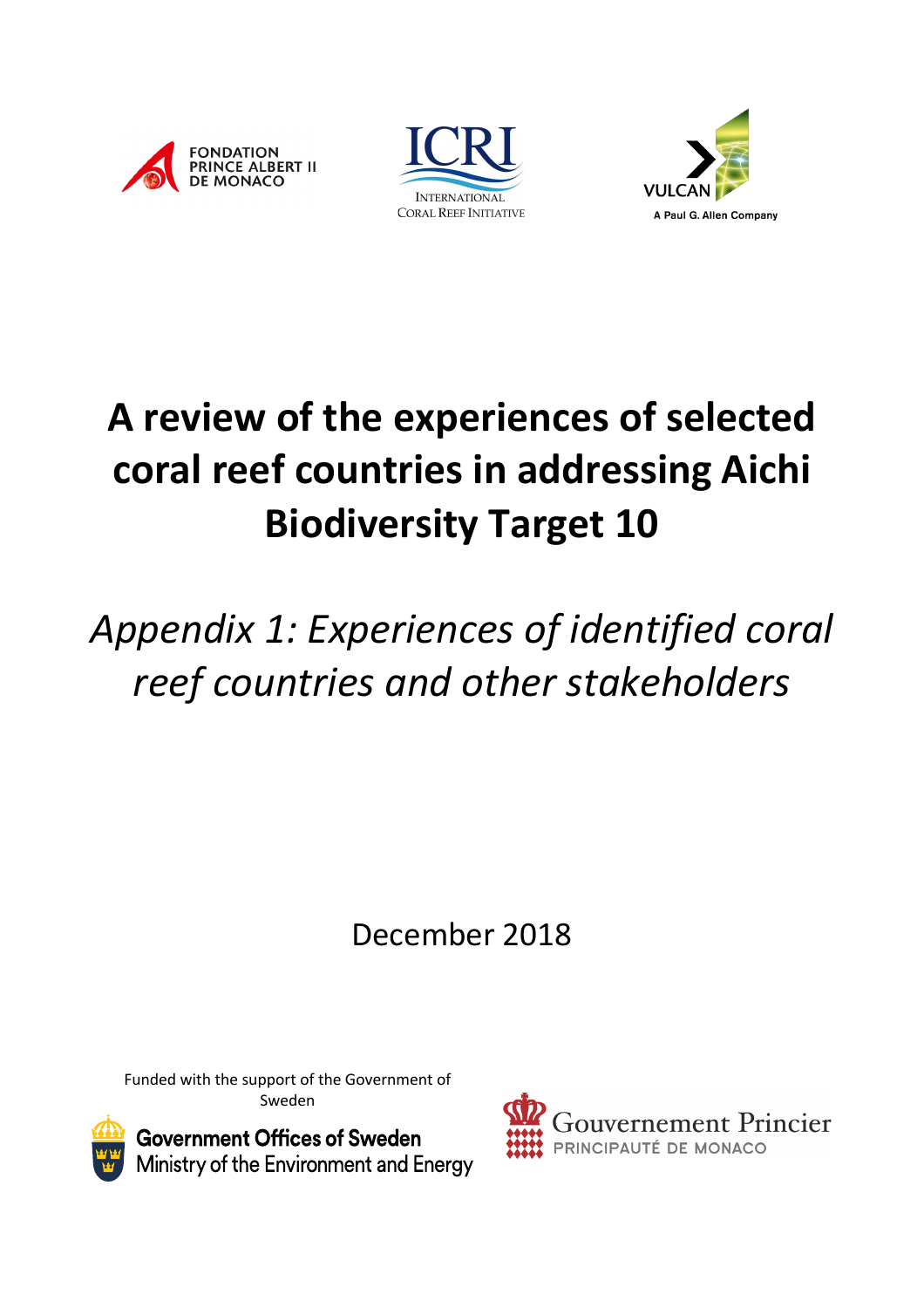A report prepared by Emily Corcoran, Independent consultant on behalf of The International Coral Reef Initiative (ICRI) Secretariat.

Disclaimer: The contents in this report do not constitute a statement of policy, decision or position on behalf of any of the identified countries or organisations. The designations employed and the presentation of material do not imply the expression of any opinion whatsoever concerning the legal status of any country, territory or city or its authorities, or concerning the delimitation of its frontiers and boundaries.

| National stakeholder contributions Included so far  | Australia                   |
|-----------------------------------------------------|-----------------------------|
| from:                                               | Philippines                 |
|                                                     | France                      |
|                                                     | <b>Maldives</b>             |
|                                                     | UK                          |
|                                                     | Micronesia                  |
|                                                     | Egypt                       |
| Regional perspectives provided by:                  | South Pacific (SPREP)       |
|                                                     | East Africa (CORDIO)        |
|                                                     | North East Atlantic (OSPAR) |
| Other perspectives provided by:                     | <b>UN Environment</b>       |
|                                                     | <b>TNC</b>                  |
|                                                     | <b>WWF</b>                  |
| Missing contact with/information from the following | Indonesia                   |
| national stakeholders:                              | <b>PNG</b>                  |
|                                                     | Fiji                        |
|                                                     | Saudi Arabia                |
|                                                     | Marshall Islands            |
|                                                     | India                       |
|                                                     | Solomon Islands             |
|                                                     | Vanuatu                     |

Overview of stakeholder consultations contributing to the report

The following aspects of the experiences relating to Aichi Target 10 have been captured:

- The CBD analysis of the contribution of national targets and progress made at the national level;
- Context
- Interpretation of AT10
- Reflections on AT10
- Reflections on the Priority Actions
- Measuring progress
- Challenges with respect to AT10
- Thoughts on what would be useful for supporting work on coral reefs and associated ecosystems beyond 2020

The experiences of the different countries did not necessarily reflect all of these aspects and so some sections do not contain information.

Any associated lessons learned or recommendations for consideration of the post 2020 framework have been synthesized and integrated into the main text of the report.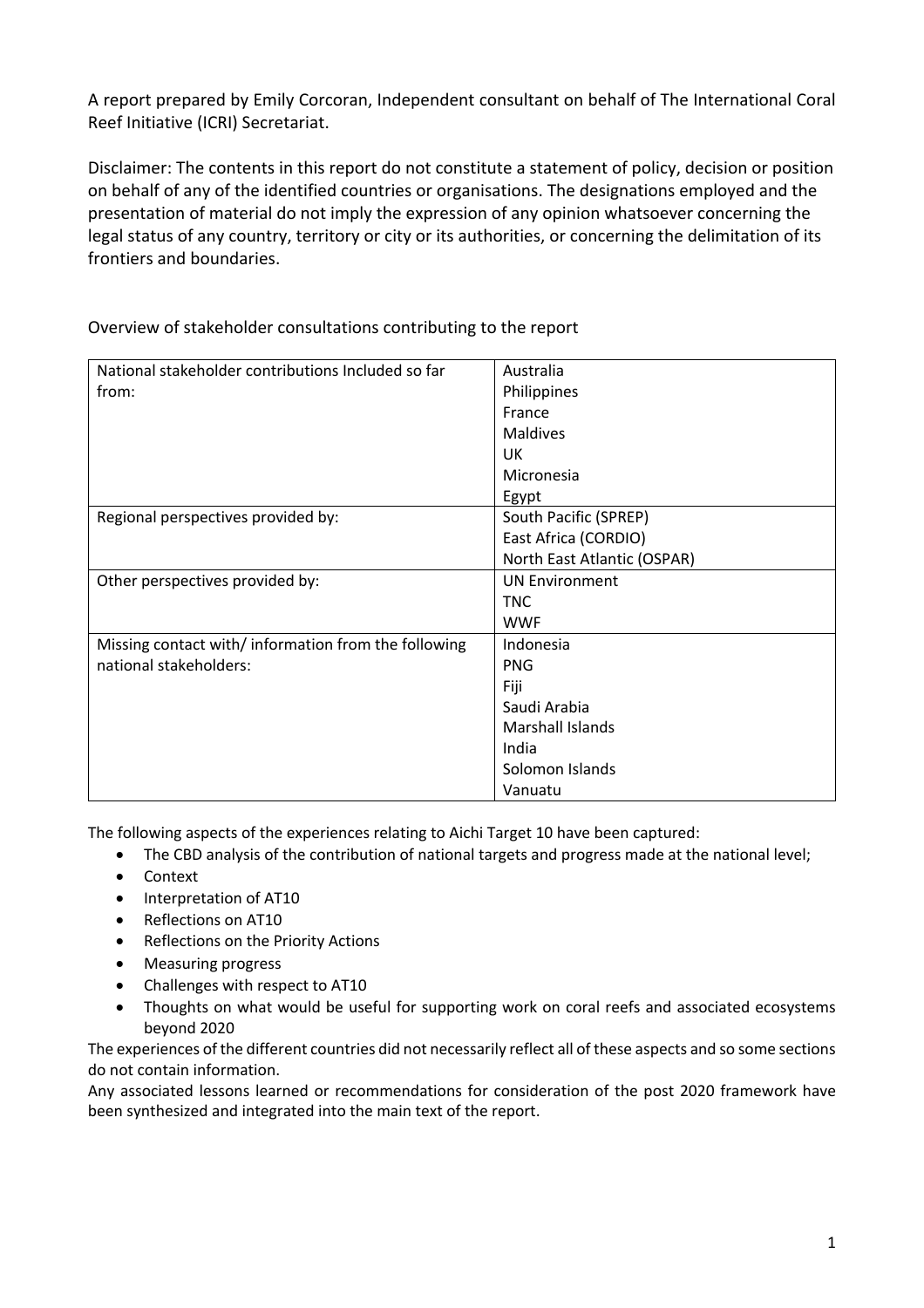# Australia

The CBD Secretariat has prepared an overview of targets established by Parties towards achieving the Aichi Targets in preparation for COP14. The analysis is on the basis of 5<sup>th</sup> National reports and revised NBSAPs received by 21 September 2018. The analysis considers how aligned the National targets are to the Aichi Targets and also progress in addressing target. The information for Aichi Target 10 is presented below. The criteria descriptions are those used in the CBD report (Source: https://www.cbd.int/doc/nr/assessmenttable-2018-09-21-en.pdf )

|           | National targets                        | National progress              |
|-----------|-----------------------------------------|--------------------------------|
|           | No target, * NBSAP received but not yet |                                |
| Australia | reviewed                                | On track to achieve the target |

*Overview of consultation input: Input was received from the CBD focal point to the CBD and also GBRMPA as the ICRI focal point. It is noted that preparations for the up coming COP restricted the possibility for further input.* 

## *Context*

Parks Australia is responsible for the management of marine parks located within the Australian Commonwealth waters. This includes development of management for Australian Marine Parks and commitment to monitor the condition of habitats and their vulnerability to climate change. Funding is also provided for monitoring surveys of reefs in the Coral Sea Marine Park.

The Australian experience is set in the context of 40 years of management and an established system. Using a range of mechanisms and working with government, industry, Indigenous Australians and the community, programs to monitor reef health, manage threats, increase public awareness, promote responsible use and better understand this unique ecosystem are being implemented.

The focus of the remaining contribution is on the experience from the perspective of the Great Barrier Reef Marine Park Authority (GBRMPA).

## *Interpretation:*

GBRMPA has taken a broad perspective in the interpretation of this Target in terms of the relevant ecosystems. For the Great Barrier Reef this means the broader coral reef ecosystem including seagrass, mangrove, island systems and related species. The management perspective considers the coastal fringes and the catchment area, connecting the landscape to the seascape. This is consistent with the management approach for the Great Barrier Reef Marine Park.

Target 10 can be seen in two measures:

- The first part referring to anthropogenic pressures indicates need for consideration of cumulative effects assessment and management.<sup>1</sup>
- The second maintaining integrity and functionality presupposes that there is existing integrity and function, however this is not always the case. It would perhaps be more appropriate to say maintain or "improve" integrity and function.

*Reflections on AT10*

 

<sup>&</sup>lt;sup>1</sup> Managing cumulative impacts and achieving no net loss and net benefit outcomes for the Great Barrier Reef: A review of current understanding and application for management informed development of three Reef 2050 policy documents –

<sup>•</sup> Good Practice Management for the Great Barrier Reef

<sup>•</sup> Cumulative Impact Management Policy and

<sup>•</sup> Net Benefit Policy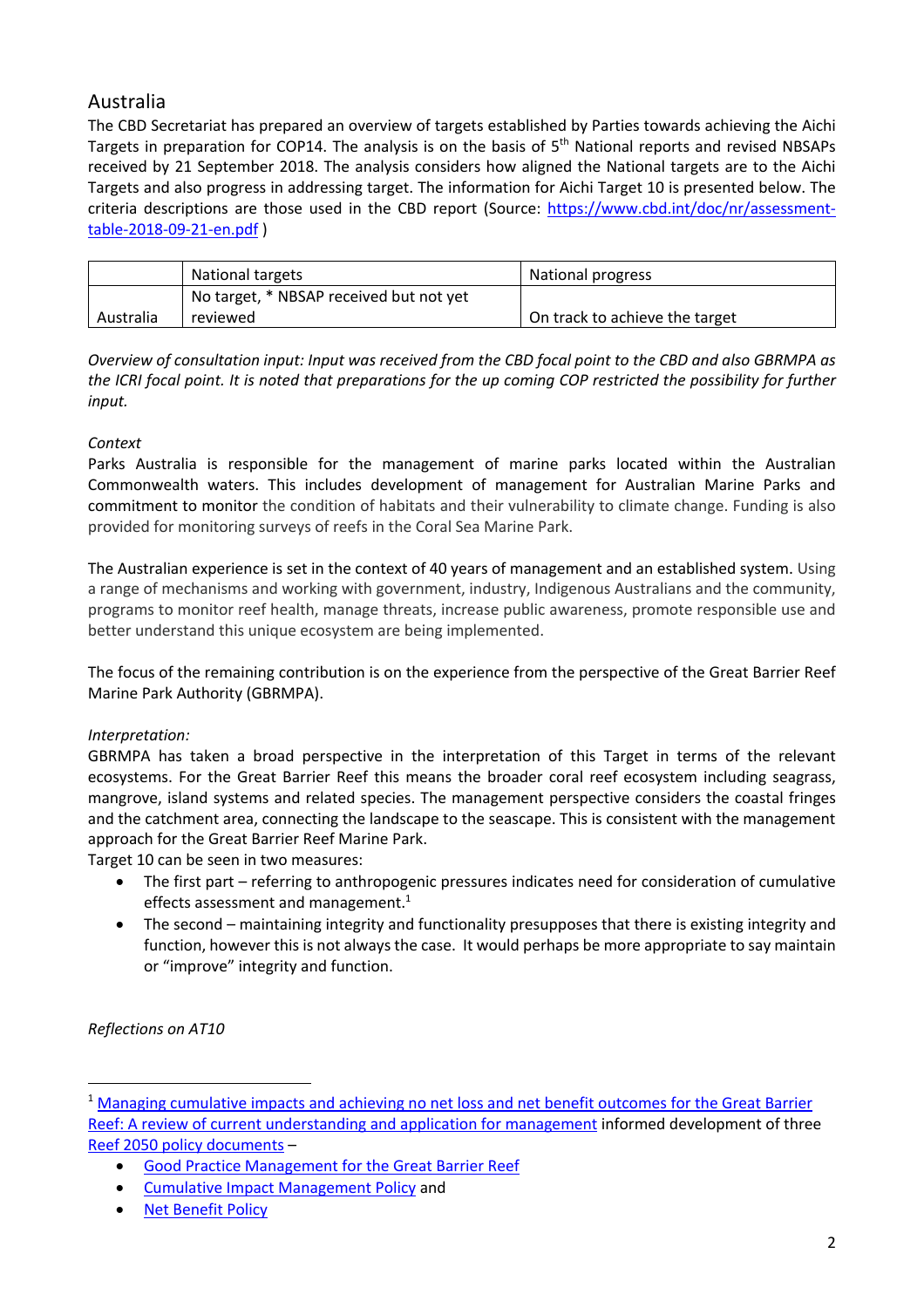From the GBRMPA perspective, T10 is more about reinforcing the policies and actions that are already underway. The Great Barrier Marine Park has been established for more than 40 years.

Initially there was a lot of effort to reduce pressures in the Marine Park area itself, including a mining ban, control of tourism expansion and fishing. Now many of the localized pressures have been independently assessed to be well managed<sup>2</sup>. The focus has now turned to other anthropogenic pressures that are out of the direct control of GBRMPA such as: climate change, land-based run-off impacting water quality, coastal development, and some aspects of direct use (particularly fishing). Crown-of-thorns starfish and marine debris are also impacting the Reef.<sup>3</sup>.

In2007 a climate change vulnerability assessment<sup>4</sup> was undertaken to identify what it was that could be done at the regional level in Queensland and at the national level. The major activities relating to climate change concentrate on awareness raising about the impact of climate change on the Great Barrier Reef and influencing positive change.

The value of AT10 is with respect to cross boundary pressures. The challenge is that it is not SMART. It is recognised that this could be a result of intense international negotiation, which makes it difficult to be specific. It helps, with any target, to have a baseline and know where you want to get to.

#### *Use of the Priority Actions for Target 10*

The Priority Actions are perceived to have been useful. Because AT10 is at such a high level it can be difficult to identify what exactly can be achieved. The Priority Actions give more guidance on the steps that can be taken. The Priority Actions also help in understanding how/ where there needs to be changes in other sectors.

#### *Measuring progress*

#### *Challenges*

Challenges tend to be cross jurisdictional and require bringing together partnerships. **The Reef 2050 plan5** is an example of partnership – bringing together regional government (Queensland), National government, industry, science and traditional knowledge. A governance structure has been established along with advisory bodies<sup>6</sup> and a mechanism for integrating data and monitoring programs<sup>7</sup> NOTE: Reef 2050 plan was not a response to AT10 or the Priority Actions, but it happens to fit well. Development of the Reef 2050 Plan was driven by the World Heritage Committee<sup>8</sup> and was informed by a strategic assessment of the Great Barrier Reef World Heritage area<sup>9</sup>.

#### *Reflections Beyond 2020*

 

When considering what should happen beyond 2020 there should be a clear cross reference/ link to the IPCC / UNFCC Climate Change Agreement and the need to achieve climate change goals. If these goals are not met then we will still lose coral reefs.

Having a coral reef target heightens and keeps awareness – this is seen as important.

- Great Barrier Reef Outlook Report 2014 and the associated
- Independent Review of Management Effectiveness for 2009 and
- Independent Review of Management Effectiveness for 2014.
- <sup>3</sup> http://www.gbrmpa.gov.au/our-work/threats-to-the-reef
- <sup>4</sup> Climate Change and the GBR: a vulnerability assessment 2007
- <sup>5</sup> http://www.gbrmpa.gov.au/our-work/reef-strategies/reef-2050
- <sup>6</sup> https://www.environment.gov.au/marine/gbr/reef2050/advisory-bodies
- <sup>7</sup> http://www.gbrmpa.gov.au/our-work/reef-strategies/reef-integrated-monitoring-and-reporting-program
- <sup>8</sup> https://www.environment.gov.au/heritage/places/world/gbr/more-information
- <sup>9</sup> http://www.gbrmpa.gov.au/our-work/reef-strategies/strategic-assessment

<sup>2</sup> Refer:

<sup>•</sup> Great Barrier Reef Outlook Report 2009 and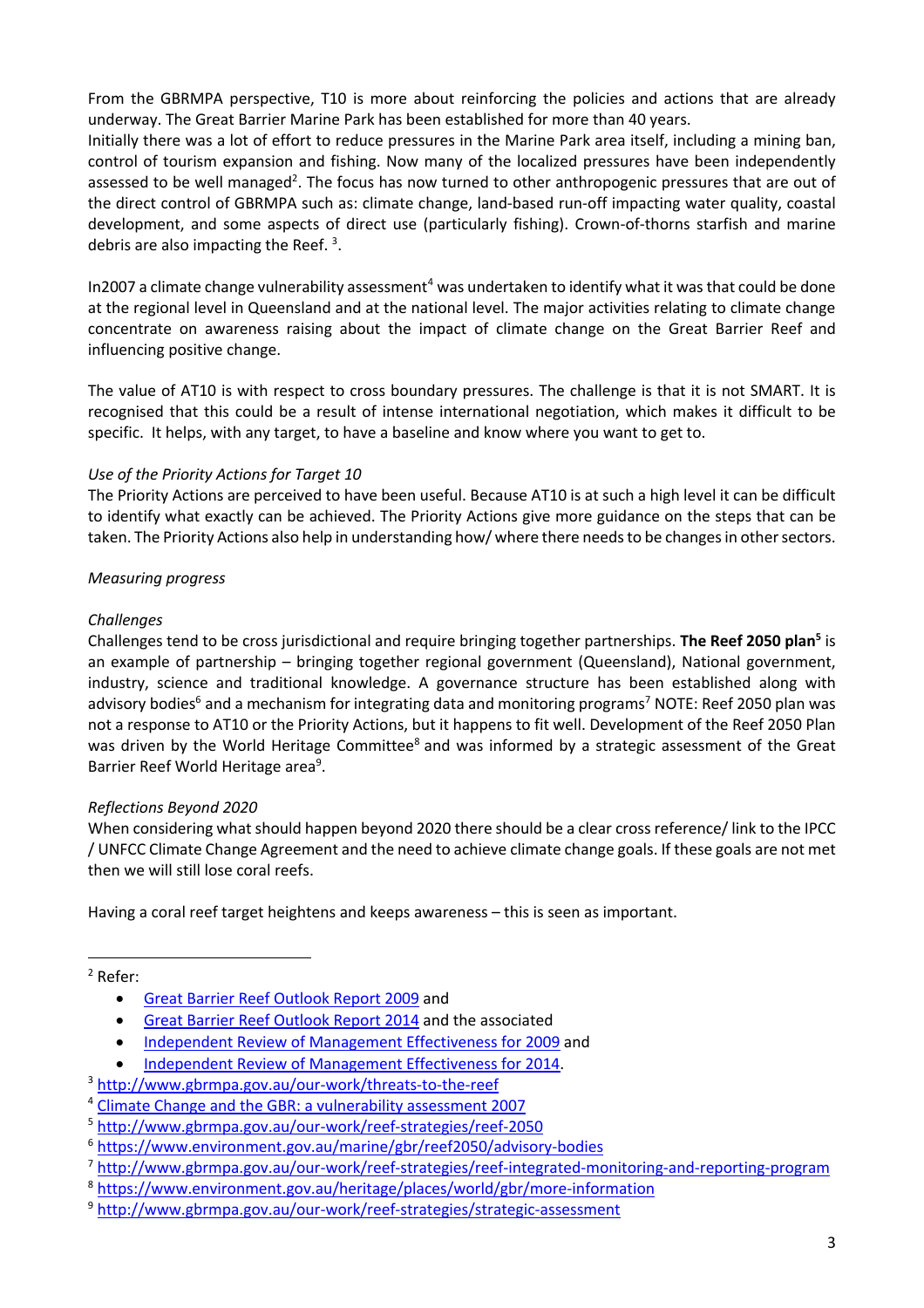It is also necessary to understand what the true value of coral reefs are - it is recognized that there is significant value, but it is not sufficiently clear that they are the engine rooms of the oceans. This is particularly important where countries are dependent on coral reefs<sup>10</sup>. These are often the countries least able to put protection in place, and are most at risk.

There is a need for fast, urgent action. Impacts are already being seen at 1degree of warming. Reducing other anthropogenic pressures is necessary to give reefs a chance of surviving by supporting their health and resilience. This is the approach taken by Australia. In 2017 a reef summit $<sup>11</sup>$  was held - a response to two</sup> subsequent years of bleaching, which was unprecedented. The Summit brought together managers, traditional owners, industry, UN Environment, ICRI, Government and Science. The result was a blue print<sup>12</sup> with 10 actions and what is needed to be done. Some interventions take time to implement and/or to see results in the ecosystem. There is a need to look at existing and new tools to build resilience that are able to be implemented quickly and deliver benefits to the ecosystem as soon as possible.

One potential new area to consider for inclusion in a new target is that protection and reduction of pressures must be the baseline before restoration. It is more economical to protect existing coral reef ecosystems, than to restore. Governance structures should be established to ensure scarce funds are directed to the most appropriate and effective activities. Australia is Looking to ICRI to update the 2005 Resolution on coral reef restoration. An ad hoc committee will progress this and look at the role of restoration in the context of a broader approach to protection and management. There is a lot of scope for new techniques and technologies to address restoration challenges, but it is necessary that these efforts are appropriate to the situation and a risk based assessment is applied $13$ .

Live coral cover is a common measurement assessment, but there is a risk of including this in the target as it does not reflect diversity<sup>14</sup>. Coral reef diversity is critical to function. Changes in the community composition and diversity at species and genetic levels will have implications for function (increasing coral cover does not mean a functioning/ restored reef).

<sup>11</sup> http://elibrary.gbrmpa.gov.au/jspui/handle/11017/3204 and http://elibrary.gbrmpa.gov.au/jspui/handle/11017/3203

 

<sup>&</sup>lt;sup>10</sup> \* Note for me: cross link to David Obura's comment on needing to think less about coral reef area, but more about societal / economic dependence on reefs as a driver of focus)

<sup>12</sup> http://www.gbrmpa.gov.au/our-work/reef-strategies/managing-for-a-resilient-reef

<sup>&</sup>lt;sup>13</sup> GBRMPA is developing guidelines and supporting information on interventions to improve resilience of coral reef habitat in the Marine Park – refer drafts released for public comment-

<sup>•</sup> http://elibrary.gbrmpa.gov.au/jspui/handle/11017/3341 and

<sup>•</sup> http://elibrary.gbrmpa.gov.au/jspui/handle/11017/3342

<sup>&</sup>lt;sup>14</sup> The GBR World Heritage Area is recognised for its diversity of species and habitats http://www.gbrmpa.gov.au/the-reef/biodiversity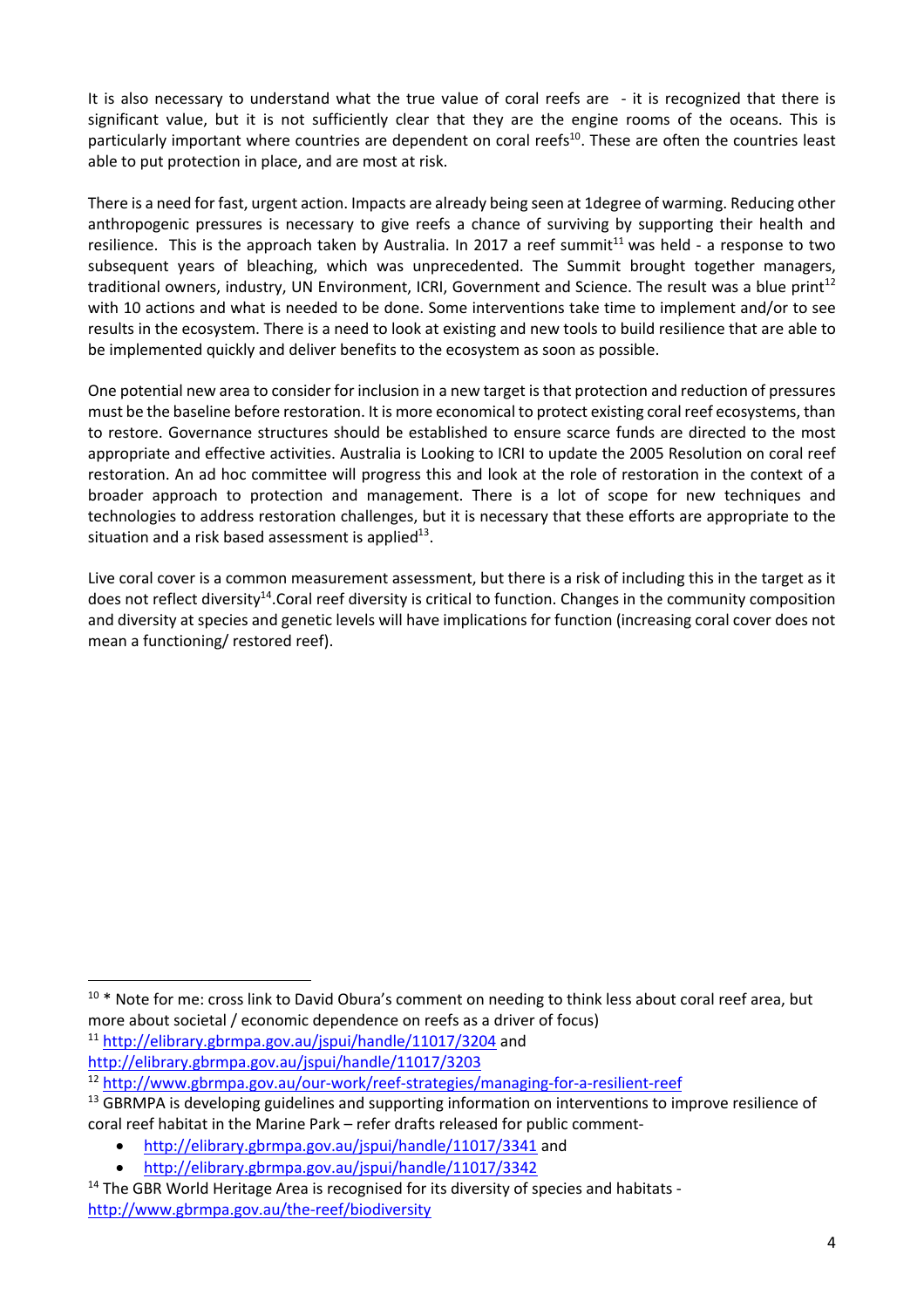# The Philippines

The CBD Secretariat has prepared an overview of targets established by Parties towards achieving the Aichi Targets in preparation for COP14. The analysis is on the basis of 5<sup>th</sup> National reports and revised NBSAPs received by 21 September 2018. The analysis considers how aligned the National targets are to the Aichi Targets and also progress in addressing target. The information for Aichi Target 10 is presented below. The criteria descriptions are those used in the CBD report (Source: https://www.cbd.int/doc/nr/assessmenttable-2018-09-21-en.pdf )

| National targets                                | National progress                     |
|-------------------------------------------------|---------------------------------------|
| National target is significantly lower than the | Progress towards the target but at an |
| Philippines   Aichi Target                      | insufficient rate                     |

*Consultation input provided by the Biodiversity Management Bureau of the Department of Environment and Natural Resources and ICRI focal point*

#### *Context*

The Philippine Government, through the Biodiversity Management Bureau of the Department of Environment and Natural Resources, has been implementing the **Coastal and Marine Ecosystems Management Program (CMEMP)**. CMEMP or "DENR Agos" is a 12-year flagship project of the Department which aims to comprehensively manage address, and effectively reduce the drivers and threats of degradation of the coastal and marine ecosystems in order to achieve and promote sustainability of ecosystem services, food security, and climate change resiliency for the benefit of the present and future generations.

**Strengthening Marine Protected Areas System to Conserve Marine Key Biodiversity Areas in the Philippines** or the **SMARTSeas PH,** under UNDP and DENR-BMB**,** was developed to accelerate the establishment of Marine Protected Areas (MPA) and MPA Networks to include more Marine Key Biodiversity Areas (MKBA) in order to reduce and arrest the rapid generation of marine and coastal habitats

#### *Interpretation:*

The Philippine Biodiversity Strategy and Action Plan (PBSAP) is the country's roadmap to conserve its biodiversity and achieve its vision - "By 2028, biodiversity is restored and rehabilitated, valued, effectively managed and secured, maintaining ecosystem services to sustain healthy, resilient Filipino communities and delivering benefits to all."

Based on the PBSAP, it can be said that the dominant implementation tasks include the following:

- i. Policy formulation (national policy, proposed legislation, developing guidelines)
- ii. Sectoral planning /area planning and reconciling the same with other competing sectors
- iii. Mainstreaming plans in the bigger socioeconomic development plans
- iv. Law enforcement and conflict resolution
- v. Recognition of and support to management and utilization rights and intellectual property rights of stakeholders
- vi. Provision of support services under limited resources (extension, research and documentation)
- vii. Human resources and institutional capacity building, CEPA and knowledge management
- viii. Constituency building among non-state actors (NGO networks, business networks)

*Reflections on AT10*

*Measuring progress*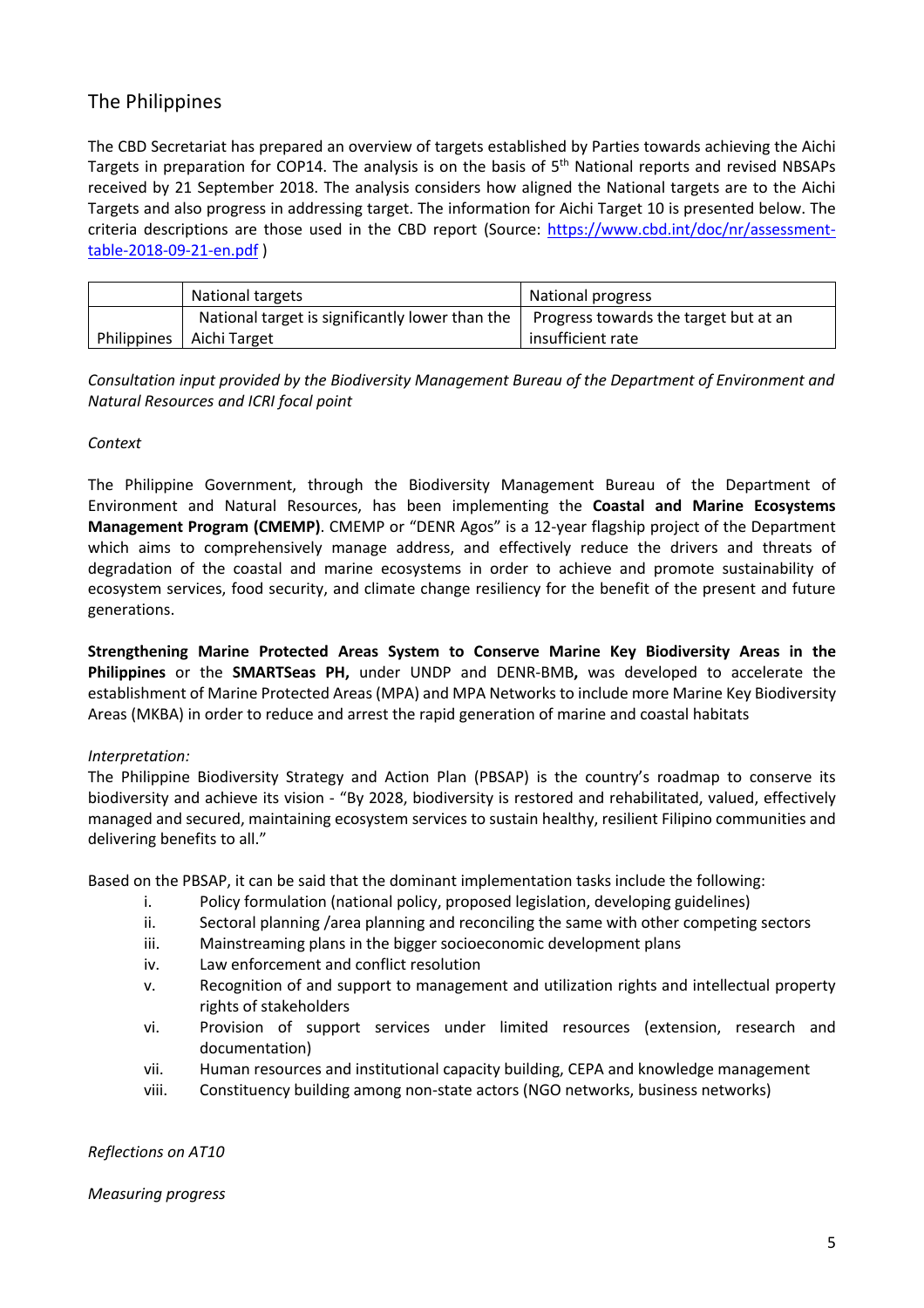#### *Challenges*

#### **Fragmented Site Implementation**

CMEMP's implementations sites are nationwide but limited only to 33 Marine Protected Areas (MPAs) under the National Integrated Protected Areas System (NIPAS). Locally-managed MPAs are under the jurisdiction of the Local Government Units and may implement other activities than CMEMP.

#### **Institutional**

The Coastal and Marine Division of the Department has only been established on 2015.

#### **Sectoral Approach and Weak Convergence among Sectors**

Though the Department has been addressing these through the Integrated Coastal Management, biodiversity conservation still needs to be mainstreamed across National Government Agencies and Local Government Units, for effective implementation of programs. There is also need for convergence for agencies whose focus is conservation and the other, production. For instance, the Bureau has been collaborating with the Bureau of Fisheries and Aquatic Resources of the Department of Agriculture in order to meet the fish supply of the country without sacrificing the integrity of the coastal and marine ecosystems.

#### **Programs are too Target-based**

Most environment programs are planned and formulated in main offices and distributed to field offices, for implementation. There is a need to consider that there are specific issues that needs to be addressed by a specific activity for efficient implementation and there may be activities not applicable to some areas. To address the problems in the grassroots level, there is a need consider bottom-up approach in planning of programs.

#### **Lack of Sustainability and Ownership**

Intensive Information, Education and Communication (IEC) campaigns are necessary to create community's ownership to the program thus, sustainability of the activities even its implementation has ended. Anthropogenic threats are still an issue towards healthy coastal and marine ecosystems therefore; there is a need to empower communities to be citizen scientists. Though the program just started, CMEMP has been implementing activities to increase public awareness and engage communities in ocean conservation.

#### *Beyond 2020*

- CMEMP will continue its implementation until 2028.
- PBSAP's tasks are divided into short term (2015-2016); medium term (2017-2020) and long term (2021-2028).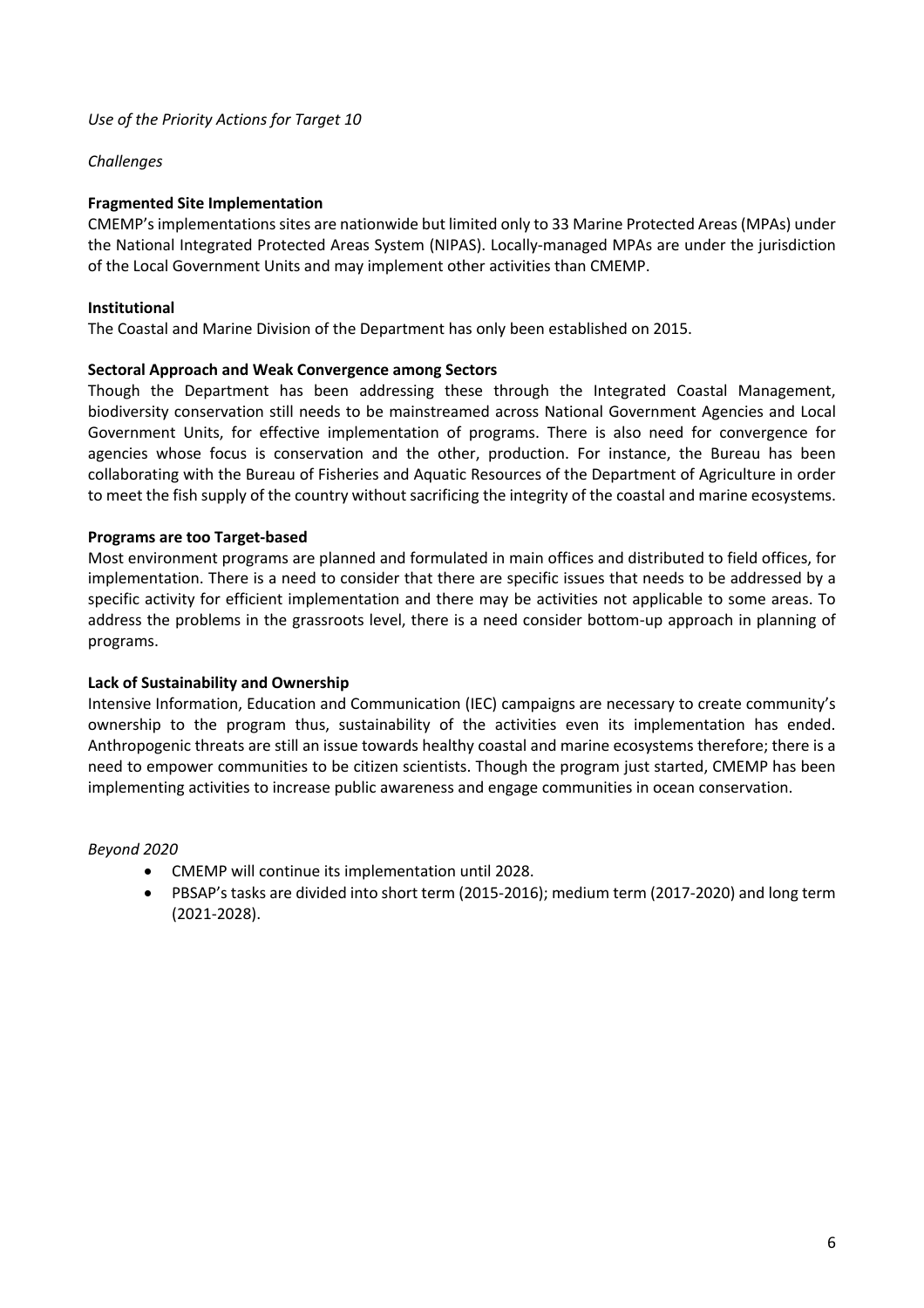# France

Disclaimer: The contents in this report do not constitute a statement of policy, decision or position on behalf of the government of France.

The CBD Secretariat has prepared an overview of targets established by Parties towards achieving the Aichi Targets in preparation for COP14. The analysis is on the basis of  $5<sup>th</sup>$  National reports and revised NBSAPs received by 21 September 2018. The analysis considers how aligned the National targets are to the Aichi Targets and also progress in addressing target. The information for Aichi Target 10 is presented below. The criteria descriptions are those used in the CBD report (Source: https://www.cbd.int/doc/nr/assessmenttable-2018-09-21-en.pdf )

|        | National targets                                                                                  | National progress |
|--------|---------------------------------------------------------------------------------------------------|-------------------|
|        | The national target has little relevance to the $\parallel$ Progress towards the target but at an |                   |
| France | Aichi Target                                                                                      | insufficient rate |

*Consultation input provided by the ICRI focal point in consultation with the CBD focal point.*

#### *Context*

In the last few years, coral reefs have moved at the top of the biodiversity agenda both at the international and National level. Since 2014, several important national commitments\* have strengthened actions in favour of coral reef conservation.

\* the Biodiversity Law (2016) asks the government to implement a plan of actions seeking the protection of 75% of the French coral reefs by 2021.

#### *Interpretation:*

Most French actions seeking coral reef protection are conducted under the French Coral Reef Initiative (IFRECOR) which has programmes of actions targeting some but not all of the sources of pressures acting on coral reefs, which is why the IFRECOR Plans of Action are a key element of the 2015 reporting.

Marine Protected Areas are also part of the French reporting in relation to this Target since they can be considered as an integrative tools where management measures on different kind of pressures can be adopted.

Finally, monitoring of coral reefs is also mentioned as it is the way to evaluate whether the state of coral reefs is getting better or not.

#### *Reflections on AT10*

The target is very large and vague. There are many ways in which to interpret it and report on it.

#### *Measuring progress*

#### *Use of the Priority Actions for Target 10*

#### *Challenges*

At the global level the challenge is the implementation of the Paris agreement. At the local level it is to bring stakeholders engaged in land based activities to take into consideration the direct and indirect impacts of their activities on the marine environment, and on coral reefs in particular.

#### *Beyond 2020*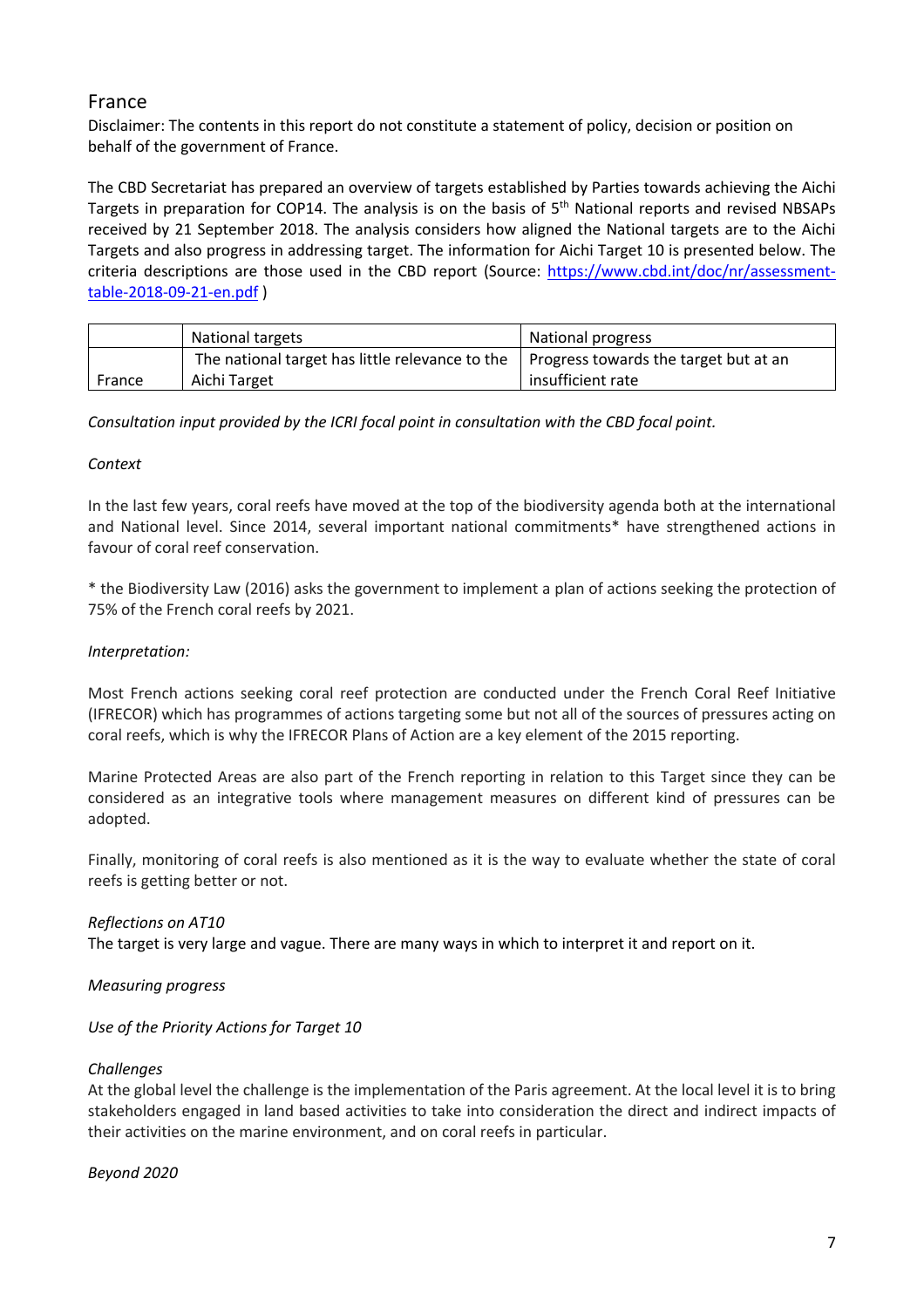# Maldives

The CBD Secretariat has prepared an overview of targets established by Parties towards achieving the Aichi Targets in preparation for COP14. The analysis is on the basis of 5<sup>th</sup> National reports and revised NBSAPs received by 21 September 2018. The analysis considers how aligned the National targets are to the Aichi Targets and also progress in addressing target. The information for Aichi Target 10 is presented below. The criteria descriptions are those used in the CBD report (Source: https://www.cbd.int/doc/nr/assessmenttable-2018-09-21-en.pdf )

|          | National targets                                                                          | National progress           |
|----------|-------------------------------------------------------------------------------------------|-----------------------------|
|          | National target is similar to the Aichi Target<br>but at a lower level/does not cover all |                             |
|          |                                                                                           |                             |
| Maldives | elements                                                                                  | Moving away from the target |

*Consultation input provided by CBD focal points*

*Context:*

Key pressures relevant to the Maldives include:

Infrastructure development;

Waste management (including electronic waste, hazardous waste, chemical waste as well as sewage) Destructive fishing (lower than in other countries due to existing regulation being implemented but still significant)

#### *Interpretation:*

AT10 is interpreted as a climate change target. In addition to coral reefs, the Maldives has defined vulnerable ecosystems to include: wetlands, mangroves, seagrass and swamps. Targets established for 2025.

#### *Reflections on AT10*

Maldives have established national targets in line with the Aichi Targets, including realting to AT10. The deadline for the target is 2025 given that the revised NBSAP incorporating Aichi Targets was published in 2016 and 4 years was not considered a realistic timeframe.

Many of the pressures of relevance to this target are not localized and not national and so cannot be addressed by actions taken at the national scale, for example reduction in greenhouse gas emissions.

#### *Use of the Priority Actions for Target 10*

The Priority actions have been of some use but did not add much in terms of new information and were not used as the main basis for actions developed in the Maldives.

#### *Measuring progress*

#### *Challenges:*

The Maldives does not have a baseline on all of the identified vulnerable ecosystems are no baselines available for the identified vulnerable ecosystems. There are projects on going to develop a national inventory/ account of the state of vulnerable ecosystems and of the anthropogenic pressures acting on them.

#### *Reflections post 2020*

Any input must be made within the context of the on going CBD process to develop and debate the post 2020 framework; It will also be important that the post-2020 framework can take account of the fact that some countries have national targets that are beyond 2020. Any major shift in direction could affect the possibility of being able to measure the progress resulting from actions being taken (lag time of response).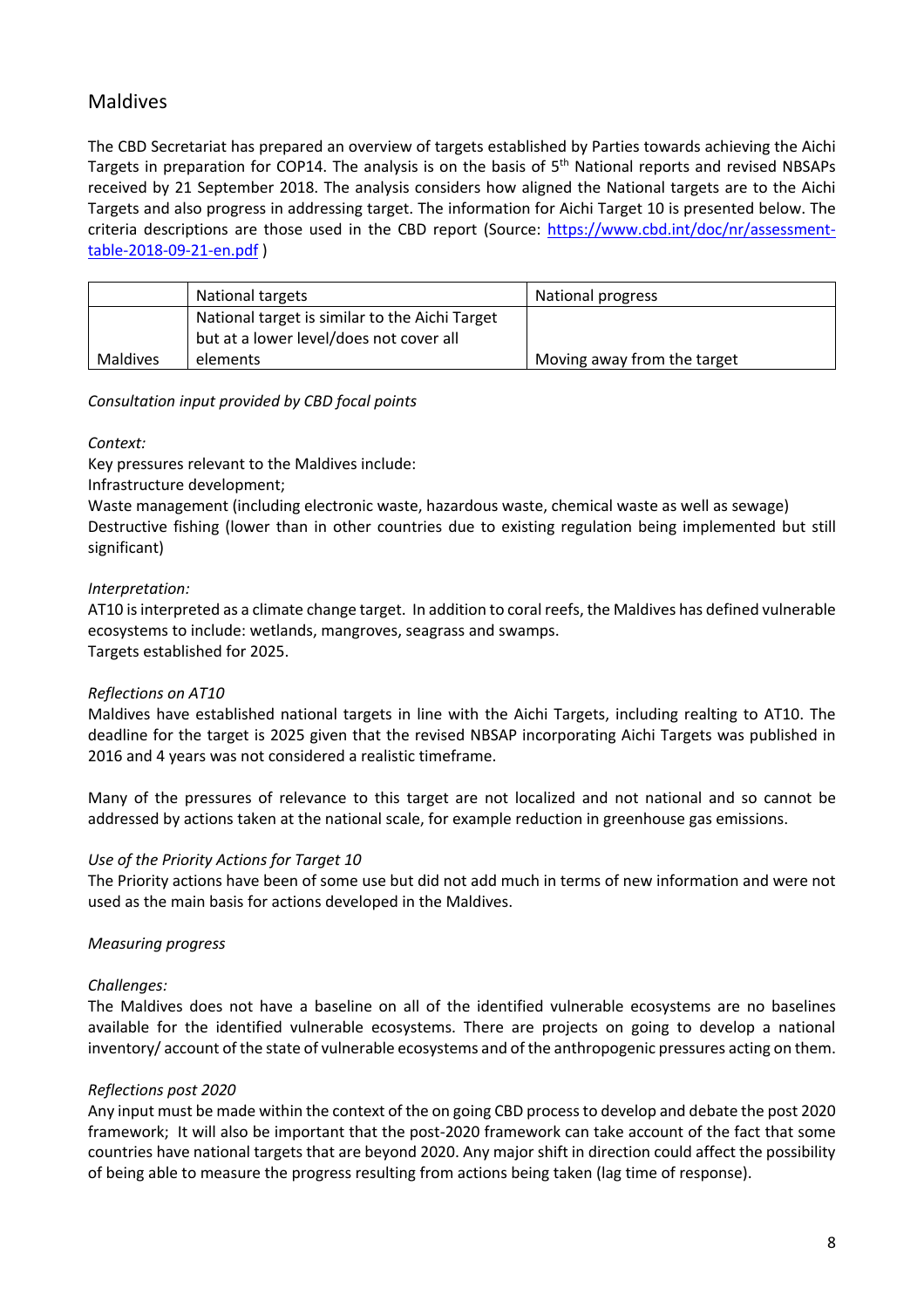It is necessary to reflect on other regional and global commitments, such as the SDGs and look to complement and strengthen.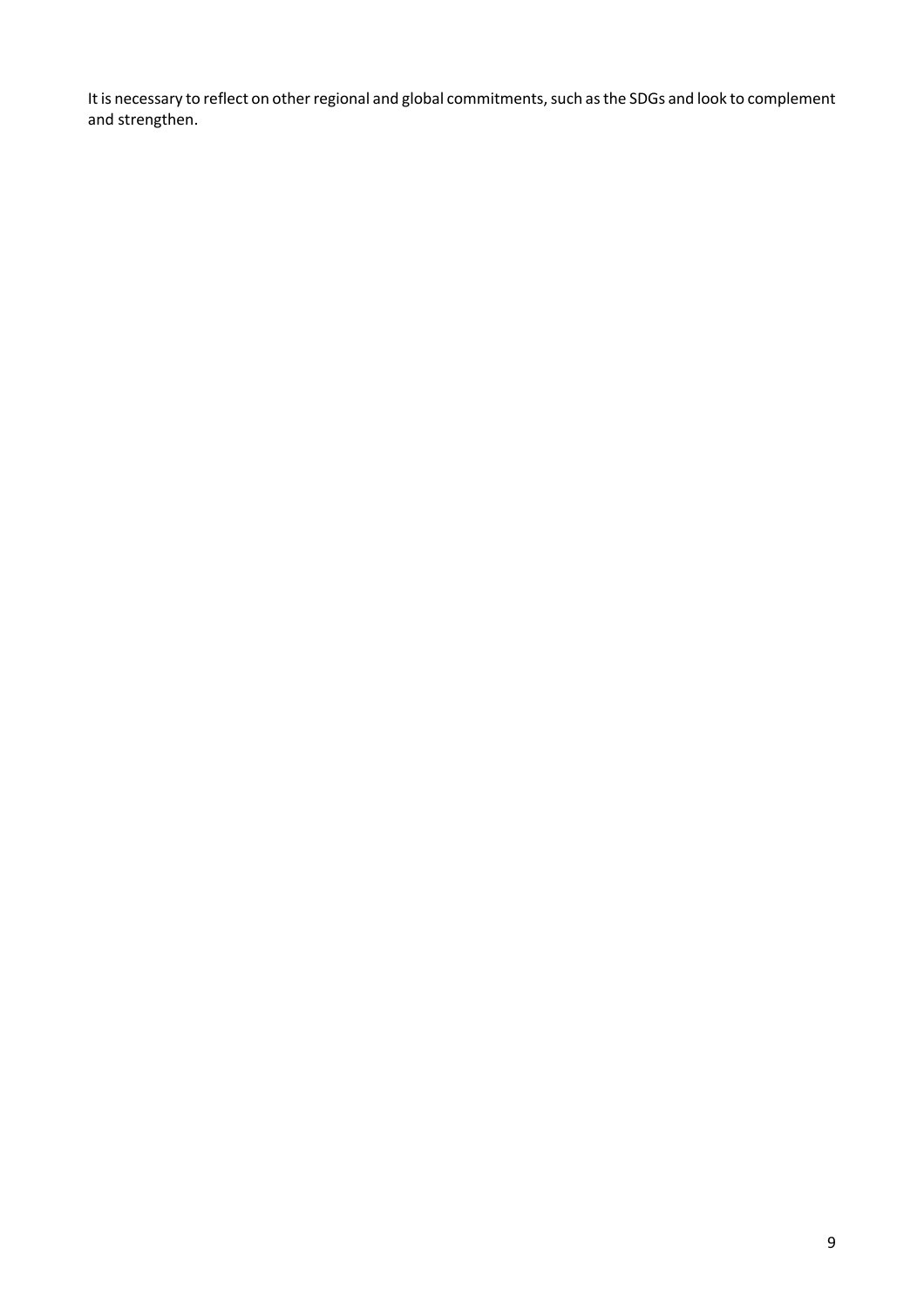# United Kingdom

The CBD Secretariat has prepared an overview of targets established by Parties towards achieving the Aichi Targets in preparation for COP14. The analysis is on the basis of 5<sup>th</sup> National reports and revised NBSAPs received by 21 September 2018. The analysis considers how aligned the National targets are to the Aichi Targets and also progress in addressing target. The information for Aichi Target 10 is presented below. The criteria descriptions are those used in the CBD report (Source: https://www.cbd.int/doc/nr/assessmenttable-2018-09-21-en.pdf )

|    | National targets                        | National progress                     |
|----|-----------------------------------------|---------------------------------------|
|    | No target, * NBSAP received but not yet | Progress towards the target but at an |
| UK | reviewed                                | insufficient rate                     |

*Result of consultation process including input from Defra, JNCC, Cefas*

#### *Context*

Not all UK Overseas Territories (OTs) & Crown Dependencies (CDs) have had the Convention on Biological Diversity (CBD) extended to them. The UK Post-2010 Biodiversity Framework applies to those UK OTs and CDs which were included in the UK's ratification of the CBD in 1994 or have had it extended to them subsequently (namely British Virgin Islands, Cayman Islands, Falkland Islands, Gibraltar, Isle of Man, Jersey, South Georgia and the South Sandwich Islands, and St Helena, Ascension Island and Tristan da Cunha). UK reporting to the CBD is based on input from relevant OTs and the four countries comprising the UK.15

Her Majesty's Government's 25 Year Environment Plan ambition is to champion and support coral reef conservation of biodiversity in UK and OTs' waters as well as around the world. The UK will be increasing its engagement with ICRI and will work with OTs on coral reef conservation and management. UK efforts to protect coral reefs over the last few years has consisted of a mixture of individual action by some OTs and, at a domestic level, protecting cold water coral reefs through designation of MPAs around the UK.

#### *Interpretation:*

The UK has considered AT10 in largely a non-coral context. OTs have significant areas of warm water coral reefs, but many of the OTs do not have the UK ratification to CBD extended to them, indeed many of the largest coral reef areas are not included in the UK reporting to CBD (e.g. British Indian Ocean Territories)<sup>16</sup>. This isn't to say that protection of coral reefs is not taking place, simply that it is not included in the UK's reporting to CBD. For example, coral reefs are protected by being included in the MPA that surrounds the British Indian Ocean Territories (BIOT).

Previously reporting has been against cold-water corals and other marine and terrestrial temperate vulnerable ecosystems, including woodlands and heathlands. There is recognition on the need to extend reporting to warm water coral reefs.

#### *Reflections on AT10*

 

The target is not clearly articulated and contains several complex elements with a result that it is vague, difficult to understand and open to interpretation. It is not a SMART target and it is difficult for countries to take action, measure progress or know if they have achieved success.

The timeline of the target was unhelpful as it was not feasible. Targets need to be ambitious, but balanced with realism.

When considered all together the Aichi Targets are not seen to function as a coherent set.

<sup>15</sup> UK Clearing House Mechanism http://uk.chm-cbd.net/default.aspx?page=7809

<sup>&</sup>lt;sup>16</sup> According to the list of UK OTs to whom the UK ratification of CBD has been extended http://uk.chmcbd.net/default.aspx?page=7809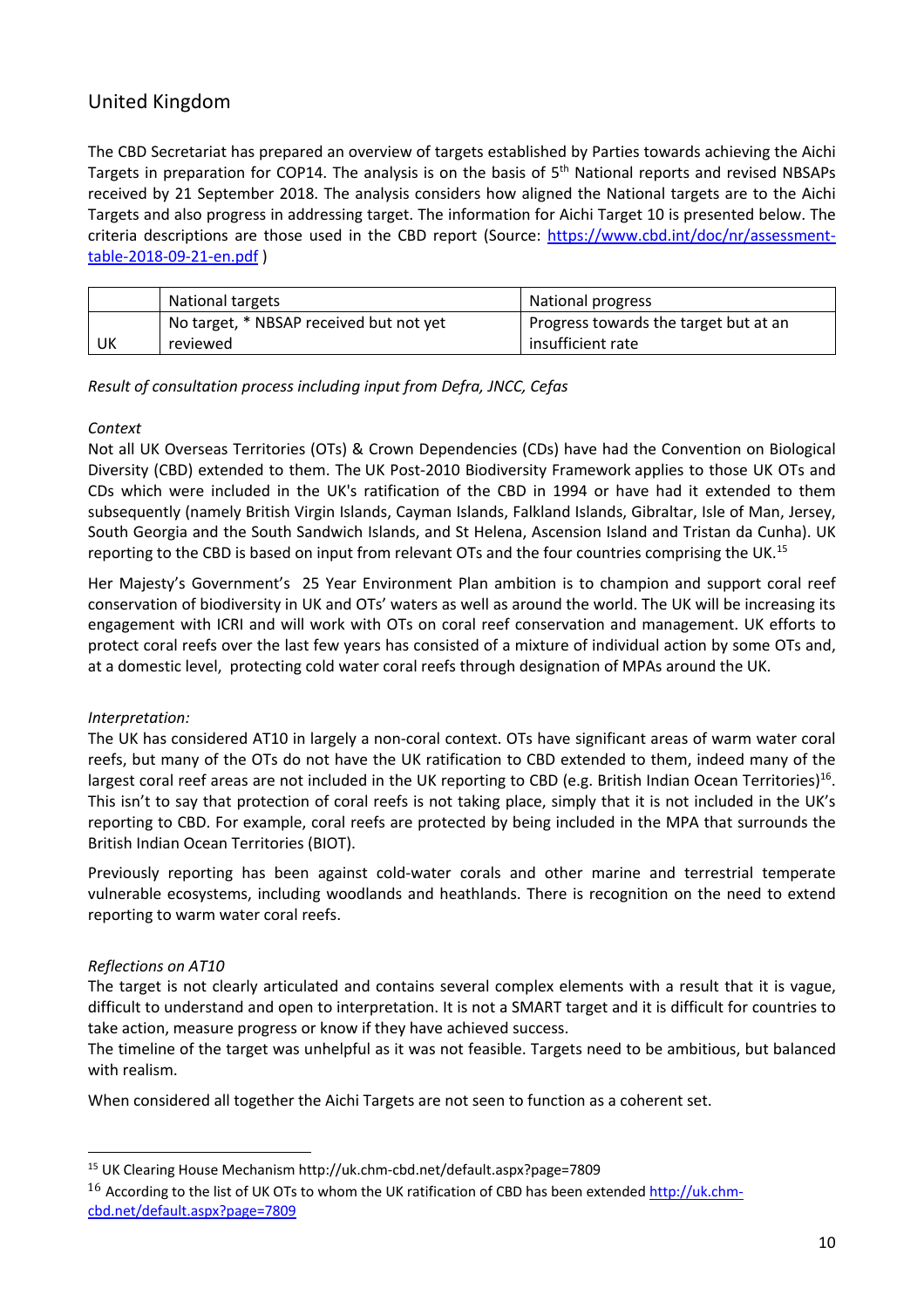Her Majesty's Government's newly published 25 Year Environment Plan (January 2018 REF), identifies ocean acidification and damage of coral reefs as major threats. But while there is an awareness of Aichi targets, the development of protection/management programmes (that include corals) were not a response to this target.

Examples of actions the contribute to the delivery of AT 10 are available and will be reported to the CBD as part of the 6<sup>th</sup> National Reporting process.

#### *Measuring progress*

The UK has been involved in indicator development and has developed a set of UK biodiversity indicators<sup>17</sup> and looked to align these to the indicators agreed under the CBD process.

#### *Use of the Priority Actions for Target 10*

There have been some conversations about how the priority actions could be used to hang UK actions on and to think through how to try and prioritize actions that then trigger additional beneficial system wide effects. However they have not had much impact on the established processes and approaches within the UK.

#### *Challenges*

There are challenges to support liaison and coordination of responses across the OTs (predominantly challenges of access to funding) as well as in providing appropriate support for capacity building, data management and data flows across the relevant countries, OTs and CDs that constitute the UK as a Party to the CBD. Research data is often not consistently made available by research activities.

UK OTs that have the UK ratification of the CBD extended to them do not always qualify for the funding streams to support CBD related work.

#### *Beyond 2020*

The UK Government's 25 Year Environment Plan sets the UKs Coral Reef/Environmental policy objectives going forward. These objectives will inform the UKs position under the CBD, which will seek to build upon the current targets which expire in 2020. This process begins, at COP14 in November 2018 and will build up to adoption of new targets at COP14 in 2020.

It is helpful to distinguish between targets for terrestrial and marine environments due to different ownerships and interactions, although without having a focus on one particular ecosystem, such as coral reefs, over other vulnerable ecosystems. Other targets tend to be more general. It could also be helpful to have SMARTer targets beyond 2020.

The concept of applying the voluntary contributions concept could be interesting to consider for a post 2020 framework. This could comprise of a more general headline target and then Parties/ Observer organizations/ industry/ cities/ civil society would be able to make a commitment to help achieve the target. The risks of a voluntary contribution scenario include countries trying to do as little as possible/ re-label business as usual; that it would be hard to aggregate reporting and bring it all together to see if/ how progress is being made. The opportunities include that it would allow for different approaches to be taken in different regions, it would avoid the "one size fits all approach" and could trigger countries trying to outcompete each other (race to the top);

Some elements of the UN Sustainable Development Goals (SDGs) (esp. related to biodiversity) expire in 2020. It is possible to envisage a parallel process for revision of these SDGs and the CBD biodiversity framework with a view that in 2030 these processes are combined/ aligned, with CBD contributing biodiversity elements to a broader agenda. This may help to get more ownership.

 

<sup>17</sup> UK Biodiversity Indicators, 2018 see http://jncc.defra.gov.uk/page-4229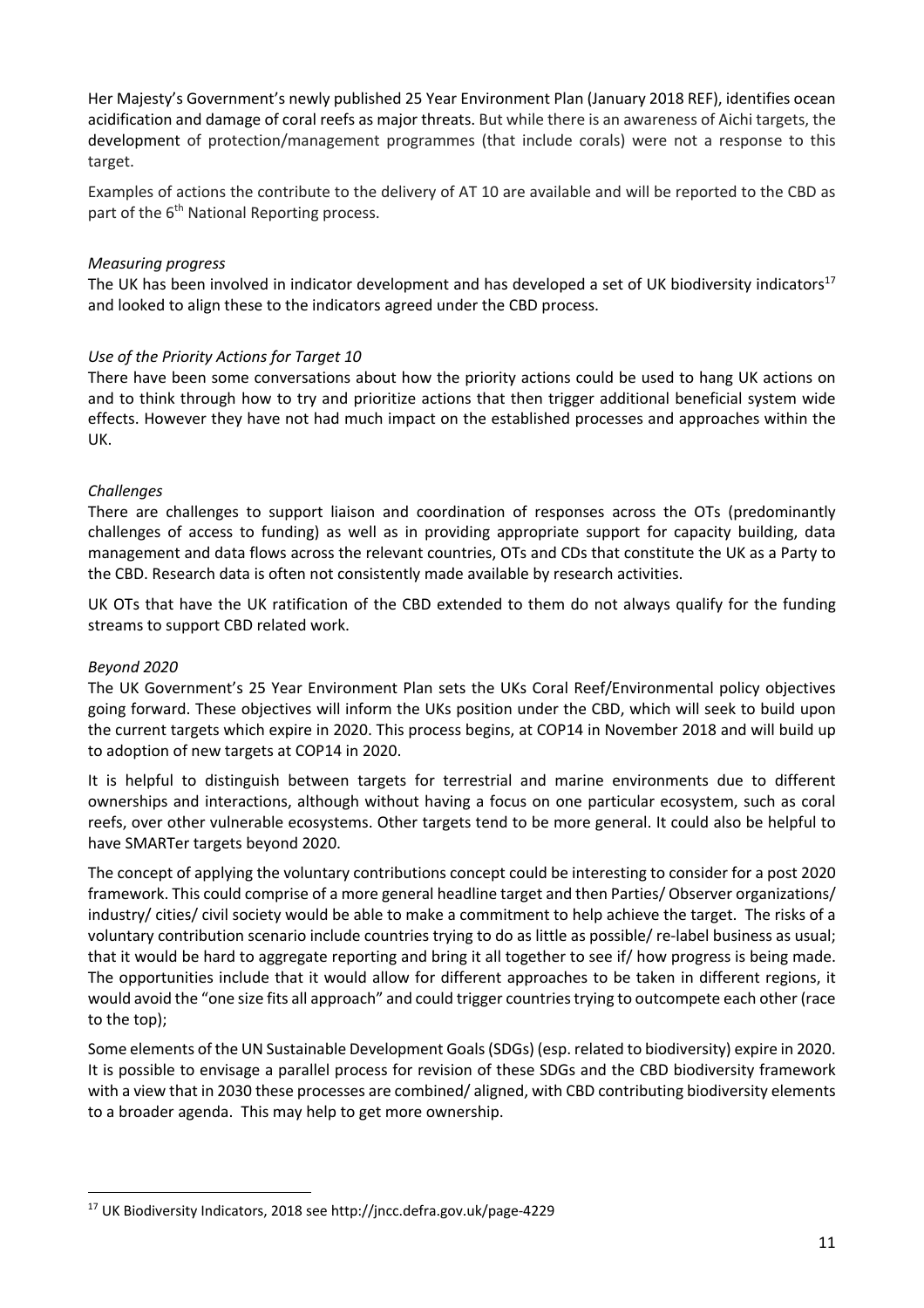# Micronesia (Federated States of)

The CBD Secretariat has prepared an overview of targets established by Parties towards achieving the Aichi Targets in preparation for COP14. The analysis is on the basis of 5<sup>th</sup> National reports and revised NBSAPs received by 21 September 2018. The analysis considers how aligned the National targets are to the Aichi Targets and also progress in addressing target. The information for Aichi Target 10 is presented below. The criteria descriptions are those used in the CBD report (Source: https://www.cbd.int/doc/nr/assessmenttable-2018-09-21-en.pdf )

| National targets                                  | National progress     |
|---------------------------------------------------|-----------------------|
| Micronesia   No revised or updated NBSAP received | No significant change |

#### *Overview of consultation: input from University of Guam*

#### *Context*

Within the region the Micronesian Challenge has been a strong instigator of change. The Micronesian Challenge is an international conservation strategy initiated by the political leaders of 6 nations in 2006 aiming to effectively conserve at least 30% of near shore marine resources by 2020. The initiative was driven by a strong political will to preserve the local environment at the regional scale (Houk et al., 2015) The nations are FSM, Marshall Islands, Palau, Guam, CNMI. Funding and activities are coordinated under the auspices of the Micronesian Challenge.

The network and regional framework associated with the MC has been of great benefit, including for example invigorating science in the region.

Fishing pressure and pollution have been identified as predictors of ecosystem decline (Houk et al., 2015) and the anthropogenic pressures that if managed could help maintain coral reef ecosystem function in the face of climate change.

Population increase and expansion of cash based economies are identified as drivers of change and erosion of traditional forms of management (Houk et al., 2015)

#### *Interpretation:*

#### *Reflections on AT10*

The Aichi Targets have been unveiled at a high level meetings and have not been relayed to the operational level.

Within the region, the Micronesian Challenge feels to have been a bigger instigator of action / change than the Aichi Targets. It is possible that the Leaders in Micronesia made the association that the Aichi Targets will align with the Micronesian challenge, but it is the MC that is the daily language and not the Aichi Targets.

#### *Measuring progress*

*Use of the Priority Actions for Target 10*

#### *Challenges*

Small island nations have little control over green house gas emissions, but can manage local resources (Houk et al., 2015)

*Beyond 2020*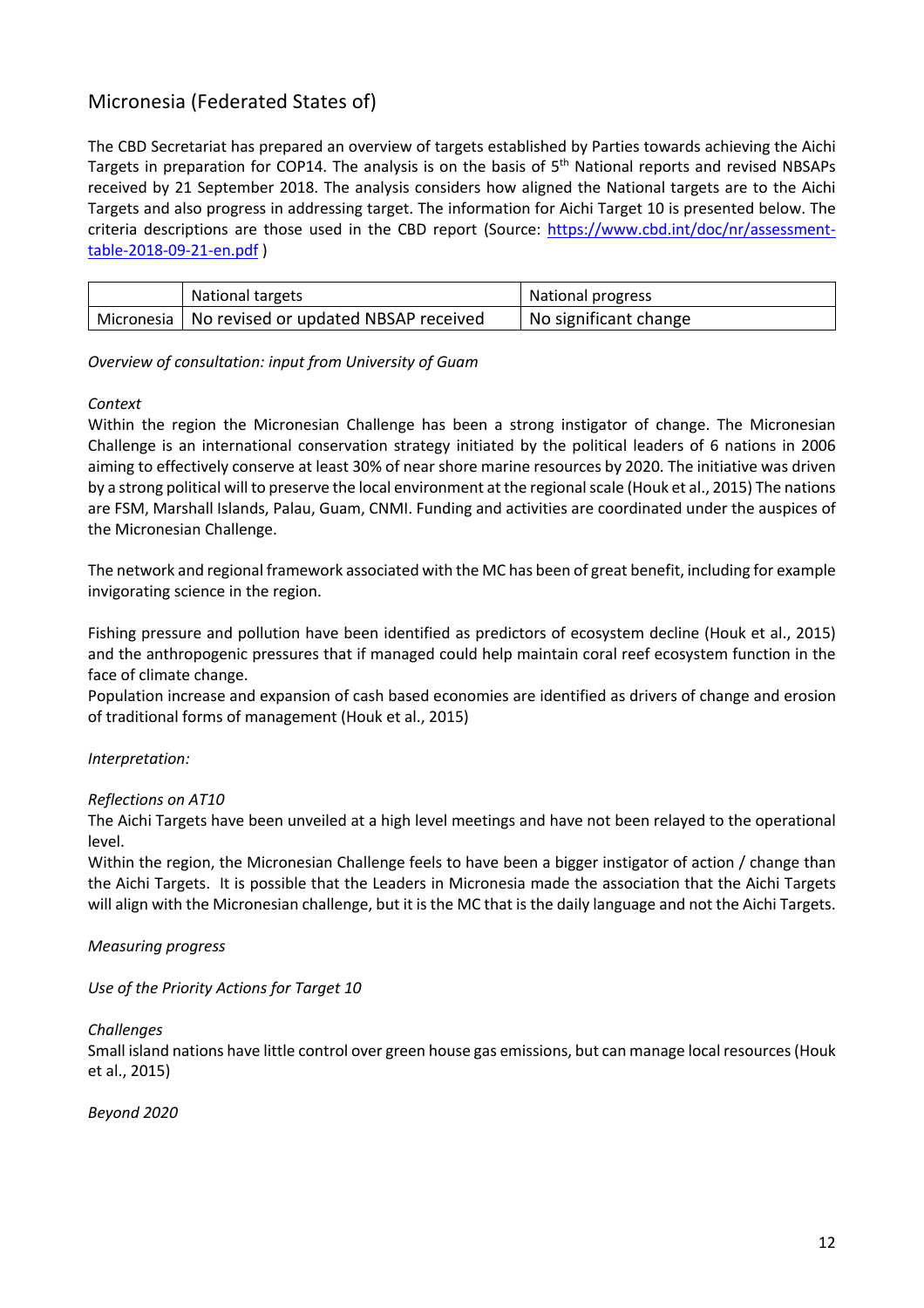# Egypt

The CBD Secretariat has prepared an overview of targets established by Parties towards achieving the Aichi Targets in preparation for COP14. The analysis is on the basis of 5<sup>th</sup> National reports and revised NBSAPs received by 21 September 2018. The analysis considers how aligned the National targets are to the Aichi Targets and also progress in addressing target. The information for Aichi Target 10 is presented below. The criteria descriptions are those used in the CBD report (Source: https://www.cbd.int/doc/nr/assessmenttable-2018-09-21-en.pdf )

|       | National targets                                | National progress     |
|-------|-------------------------------------------------|-----------------------|
|       | The national target has little relevance to the |                       |
| Egypt | Aichi Target                                    | No significant change |

## *Consultation input provided by one of the ICRI focal points*

## *Context*

Some activities, such as pollution, waste-water management and desalination have already addressed in Egypt through long standing environmental laws (since the 1980s). The most important pressure on coral reefs requiring management is tourist impact.

## *Interpretation:*

The target has been interpreted as an environmental management target

## *Reflections on AT10*

Whilst Egypt is conducting a number of activities to address this pressure, they have not been identified as responding directly to AT10. Some activities are being carried out as a response to IYOR.

#### *Use of the Priority Actions for Target 10*

No information was available on the use of the Priority Actions.

*Challenges*

*Measuring progress*

*Reflections post 2020*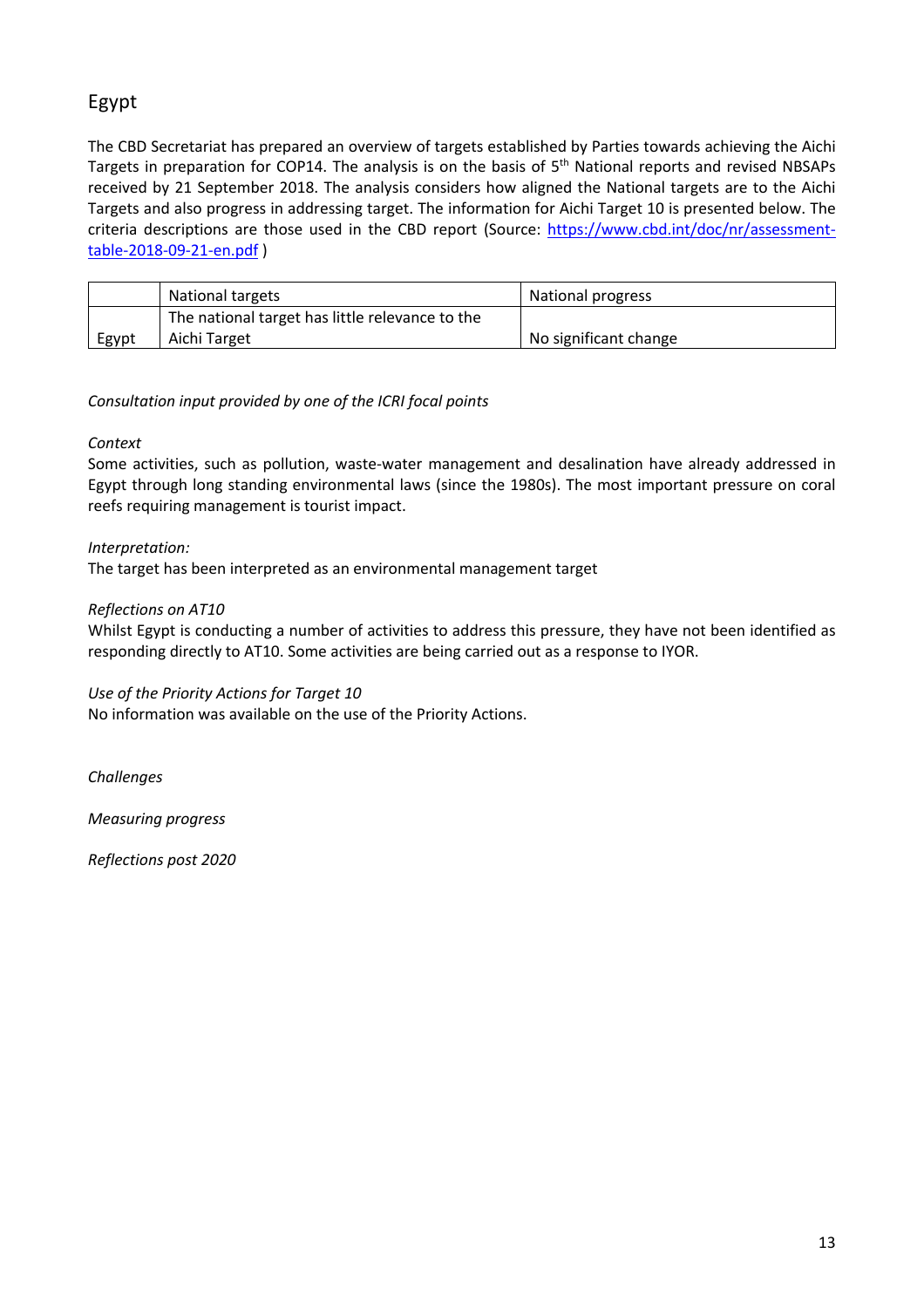# Regional Experiences

# South Pacific Islands

The CBD Secretariat has prepared an overview of targets established by Parties towards achieving the Aichi Targets in preparation for COP14. The analysis is on the basis of 5<sup>th</sup> National reports and revised NBSAPs received by 21 September 2018. The analysis considers how aligned the National targets are to the Aichi Targets and also progress in addressing target. The information for Aichi Target 10 is presented below. The criteria descriptions are those used in the CBD report (Source: https://www.cbd.int/doc/nr/assessmenttable-2018-09-21-en.pdf )

|                    | National targets                    | <b>National progress</b>              |
|--------------------|-------------------------------------|---------------------------------------|
|                    | No revised or updated NBSAP         | Progress towards the target but at an |
| Papua New Guinea   | received                            | insufficient rate                     |
|                    | No revised or updated NBSAP         | Progress towards the target but at an |
| Fiji               | received                            | insufficient rate                     |
|                    | No revised or updated NBSAP         | No information, * - National report   |
| Marshall Islands   | received                            | received but not yet reviewed         |
|                    | The national target has little      |                                       |
| Solomon Islands    | relevance to the Aichi Target       | No significant change                 |
| Micronesia         |                                     |                                       |
| (Federated States) | No revised or updated NBSAP         |                                       |
| of)                | received                            | No significant change                 |
|                    | No target, * NBSAP received but not |                                       |
| Vanuatu            | yet reviewed                        | No significant change                 |

#### *Consultation input provided by SPREP*

#### *Context*

Six of the 15 countries with the largest coral reef area are in the South Pacific Region. Three more, the UK, France and Australia are also are considered to be associated with this region but are considered separately in this report. An individual summary has also been provided for Micronesia.

The reflections presented here are from the regional perspective provided by SPREP;

Pacific Island countries and territories have a high dependence on coral reefs and climate change is a high concern for the region. In general the status of reefs is stable/ with some decline. However change is being seen in the composition of reefs, moving to a reefscape with more Porites species. Both global pressures, such as climate change and ocean acidification, and localized pressures are impacting the reefs, although the types of anthropogenic pressures and their significance vary between countries and territories. Donor projects supporting infrastructure development are also results in degradation to natural resources (e.g. harbor development, road development, airport extensions). There is an inventory of pressures documented through "State of the Environment" reports and Environmental Impact Assessment" reports. These are published on line on the SPREP Virtual Library Catalogue.

In the region meeting face to face is important to build personal relationships and trust.

#### *Interpretation:*

#### *Reflections on AT10*

The Aichi targets are mentioned during the high level meetings and reporting and were viewed as yet another reporting requirement and a heavy burden for countries. Coral reefs are essential in the region for livelihoods - with or without targets. On the other hand, targets can also help to give SPREP leverage to work on these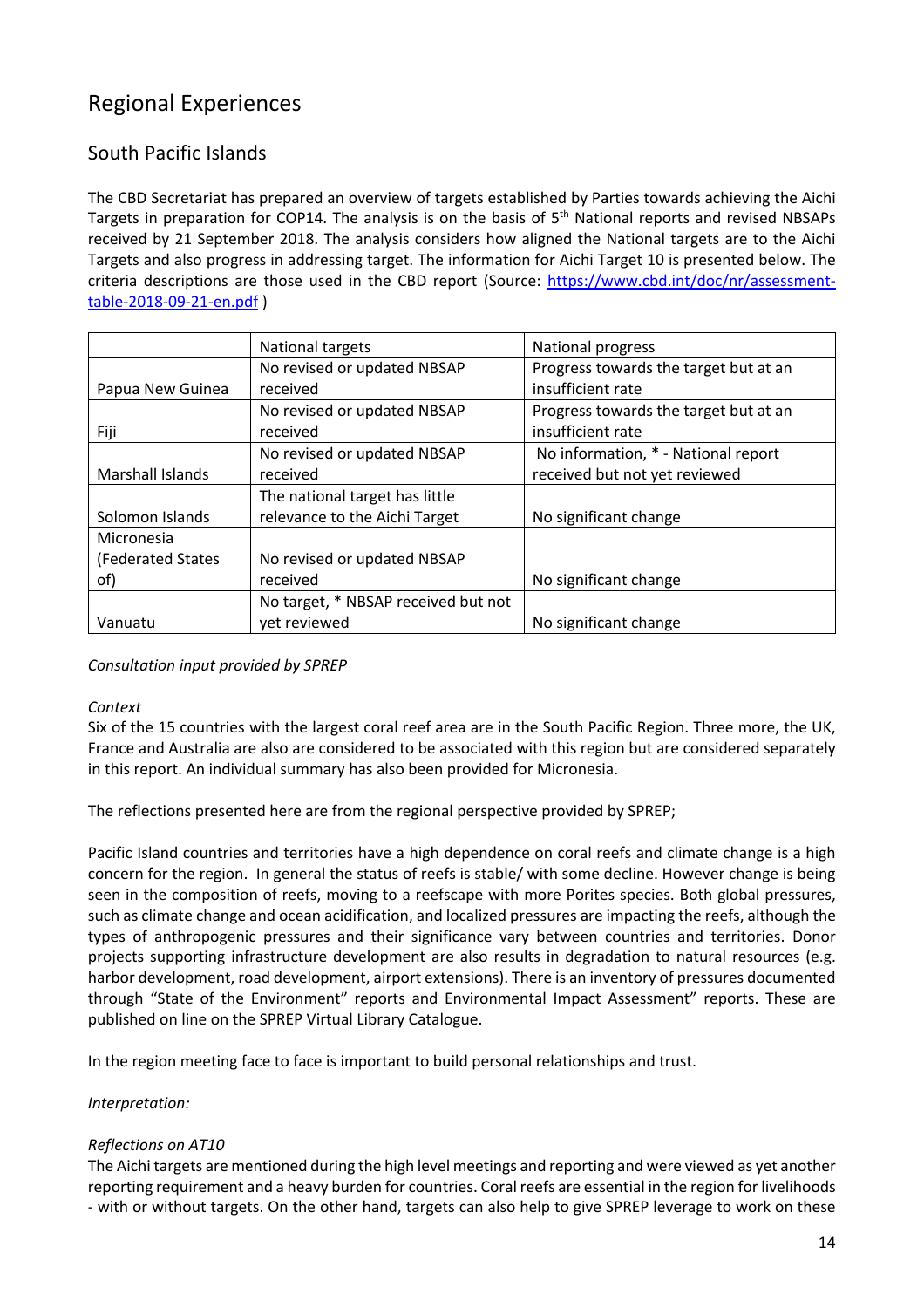issues. Of the Aichi Targets the MPA target 11 was identified as being the most helpful and easily recognizable to instigate activity as there is a clear objective and measures of progress for achieving the target. The pressure to meet this target has also raised questions on effectiveness of MPAs and what constitutes an MPA, allowing standards to be established.

SPREP has not undertaken any specific work to assess achievement of AT 10, at the regional scale and indicated they were not aware of any other organisation in the region having done so. Neither AT10 nor the Priority actions are mentioned in daily activities

SPREP has provided information on a regional activities that would help countries address AT 10 although not identified as a response to this Target. For example the MACBIO project (Marine and Coastal Biodiversity Management in Pacific Island Countries) that involved 5 countries with GIZ and IUCN and had a major focus on marine spatial planning and ecosystem services valuation. The project was designed to support countries in meeting the targets set out in their NBSAPs and the 2011-2020 Strategic Plan of the CBD, in particular Aichi Targets 2, 11, 14 and 15. More information about the project is found here: http://macbio-pacific.info/. Fiji, Solomon Islands, Vanuatu were three of the countries involved in this project. Some of the outputs that could have relevance to AT10 included:

- o Bring together marine data into a marine data atlas;
- o Valuation of marine ecosystems;
- o Developing an app to support reporting of marine data.

The Pacific Round Table for Conservation members (TNC, CI, WWF, WCS) have been implementing activities relevant to AT10 in the region.

Examples were also provided of regional activities that are expected to deliver impact in line with AT10, but after 2020, including on blue carbon ecosystems (funded by German IKI); coastal and marine ecosystem resilience (funded by GCF); healthy oceans (funded by GEF);

#### *Measuring progress*

Even though there are many organisations working in the region to conserve coral reefs by collecting data and implementing on the ground work, it is very hard to get an overall view on the status of coral reef health and there is a need to improve collaboration. Much of the current assessment is based on old data collected several years ago. There is also a bias in monitoring effort. Much of the effort focuses on a few wellestablished monitoring sites but with gaps when it comes to reefs of the more remote islands. There is an under-sampling of coral reefs for long term monitoring. The Pacific Island Region has over 27,000 islands, however the GCRMN dataset only found data for 75 islands. Some States have been more successful in securing funding for coral monitoring than others. American Samoa and Palau are better resourced; where as other states have very little data at all.

There are spatial and temporal gaps in monitoring. The GCRMN network has been working towards the initial steps of being re-invigorated with the latest GCRMN report, but there has been a gap in coordination of many years (5-10). Continuity of the former network has been lost, the effort and resource that had been invested previously has lost momentum.

There are new technologies around that can improve imagery and information relating to coral reef monitoring, however if these technologies are to be embedded to support long term monitoring there must also be country capacity development to support their use, such as integration of the tech into education programmes. This training and capacity development is critical alongside introduction of new tech, including ensuring the appropriate infrastructure is in place. Countries need to be able to make use of the tools, run the processes and make use of the outcomes. There are some basic infrastructure challenges  $-e.g.$  instable internet. Anything that requires bandwidth is very limited. Unstable electricity is also an issue. Ocean literacy, particularly for tropical ecosystems should be taught in primary schools.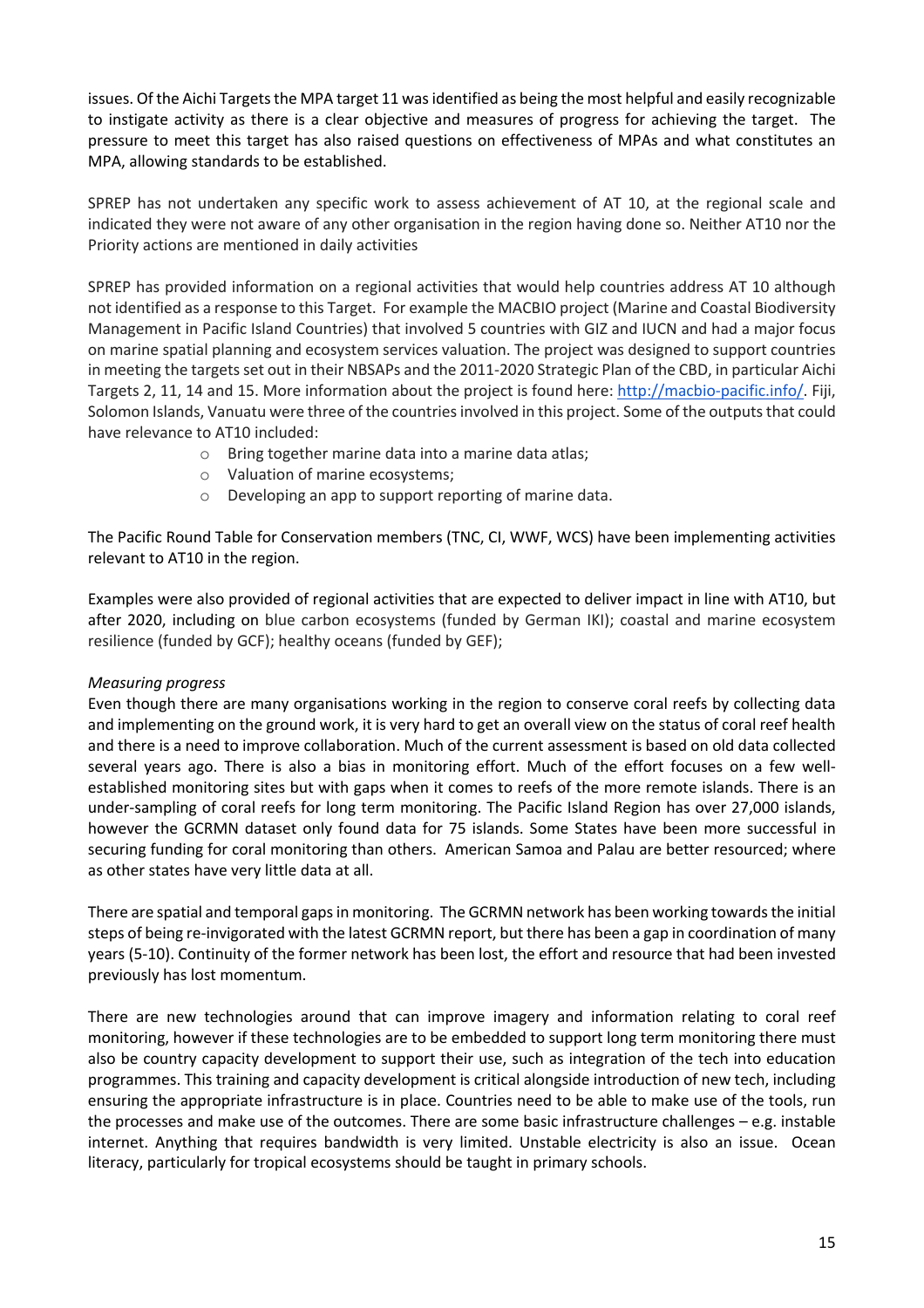There has been progress in data sharing through the SPREP's "Inform project" a web based data and information portal that enables countries in the region s to improve availability of and access to data. Data agreements are in place to enable SPREP to store the data. The countries have ownership and regulate who has access https://www.sprep.org/sites/default/files/documents/publications/status-coral-reefs-pacific.pdf

#### *Use of the Priority Actions for Target 10* The priority actions have not been widely used.

#### *Challenges*

Challenges for the region include insufficient capacity development. Resources (money and people) are also a big challenge. Many national delegates have multiple roles to fill and in some cases there are not enough full time positions available. There are well-educated nationals who may find better opportunities abroad. Having full time paid positions at the regional and national levels for coral reef conservation and management efforts that are not divided between so many competing responsibilities would be helpful. This would provide the necessary consistency and momentum to bring about change. This lack of capacity and multiple responsibilities makes it difficult for Island States to keep engaged in the different international processes and can lead to neglect of that issue or de-prioritization. Travel is expensive and time consuming even though it is important to meet face to face, however to achieve expected outcomes meetings need to be planned well in advance and with measurable indicators. . Another consequence of the resource challenge is that it can take some time to get an initiative going.

Other challenges were identified related to the sharing of data and information within and between countries (see also the section on measuring progress) and that there are many organizations operating in the region but not working together. It is hard to get an overall understanding of the state of coral reefs across the region as information is so fragmented.

#### *Beyond 2020*

A focused agenda for coral reef conservation in the region would be helpful – including a work plan and a legacy plan. If there is another target, it needs to take account of how the countries in the South Pacific Region can work with it, and how it can support their needs. Needs to ensure there are suitable mechanisms within the countries in order to succeed. Any target must be supported with resources to enable ministries/ agencies to respond.

Due to the extensive time and dedication required in order to gain traction and momentum it would be helpful if the targets continued or built off the existing suite. Alignment with SDG would be helpful instead of creating something completely new. Streamlining reporting and the inclusion of a mechanism to help reinvigorate and sustain monitoring would also be helpful as part of any new target.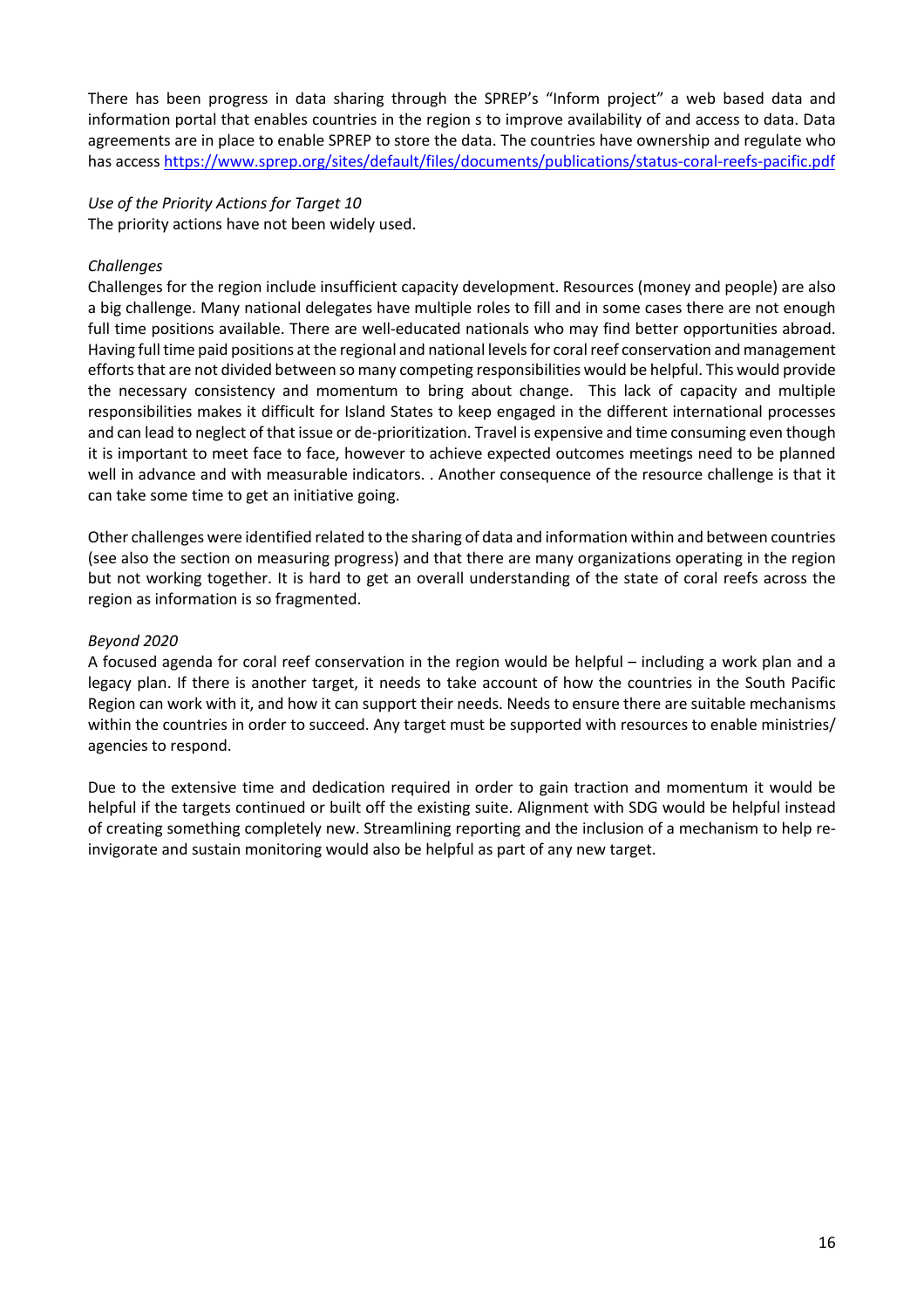# East Africa/ Western Indian Ocean

*Consultation input provided by CORDIO*

The identification of countries by the area of coral reef area means that there is a geographical imbalance of the countries included in the assessment. The following points relate to the East African context and are relevant to any consideration of a post 2020 target that relates to coral reefs. These reflections have been provided by the CORDIO Director.

The countries in the region are not climate contributors. There is however a rapid increase in population size and an accelerating growth in the middle classes. This acceleration is faster in Africa than in other regions and will worsen in the next 30 years in a context of poor governance. This has implications for the dynamics of multiple stressors/ anthropogenic pressures that are the focus of Aichi Target 10, such as:

- Mining for oil and gas
- Port development
- Transport corridors
- Consumption patterns
- Waste management

# North East Atlantic

*Consultation input provided by the OSPAR Secretariat*

The North East Atlantic has an active Regional Seas Convention, to which two of the countries identified in this review (France, UK) are Party. These reflections have been compiled on the basis of responses from the OSPAR Secretariat. Under the Convention, the OSPAR Commission has

- taken actions relating to the protection of cold water coral reefs and a number of other habitats that are vulnerable to climate change or ocean acidification.
- a programme of work addressing human activities that impact the marine environment;
- been developing indicators and monitoring for ocean acidification

Whilst there is an awareness of the Aichi Biodiversity Targets and connections are made to other Aichi Targets (e.g. AT11 relating to the work within OSPAR on marine protected areas), no explicit association of these actions with Aichi Target 10. There are however efforts to ensure more visible alignment with the SDGs.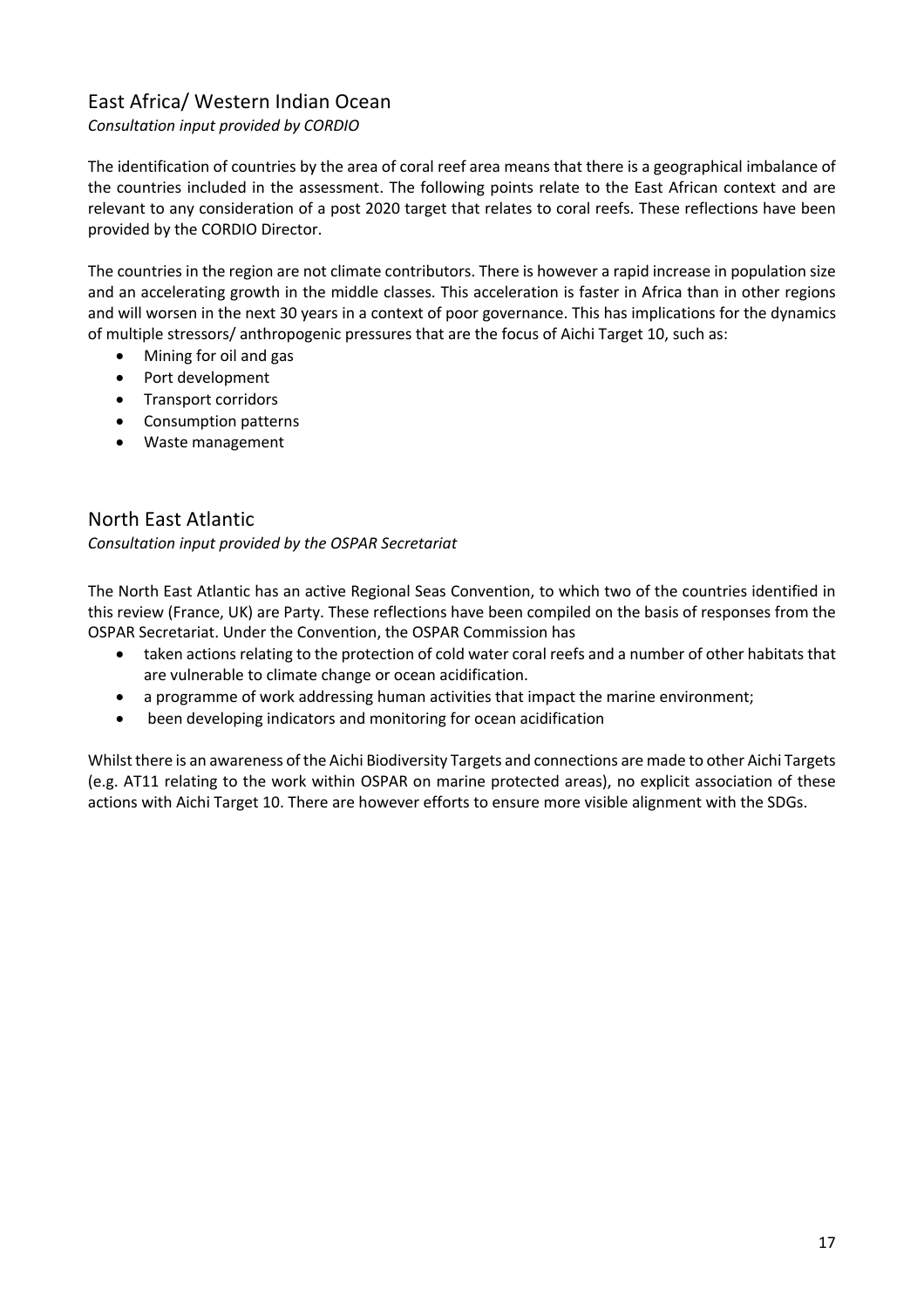# UN Environment

*Context* Reflections provided by the UN Environment Coral Reef Unit

#### *Interpretation:*

#### *Reflections on AT10*

Target 10 gives special recognition to a special system. There are challenges with singling out a particular ecosystem but there is value in doing this to ensure it is high enough on the agenda to trigger action. Targets around one flagship system can be useful as an entry point to focus effort and coordinate policy action around that and resulting in actions that also have wider benefits. However, this is not how most countries have used AT10.

AT10 was successful in recognizing that there are different pressures in different places and there is space for these differences within the Target. It was also good in that it focused on other issues/ anthropogenic pressures within a context of climate change.

Prior to the SDGS, Target 10 helped UN Environment put these issues high on the agenda. Examples of policy cross referencing : UNEA Coral Reefs resolution 2/12 in 2016 – peer to peer (Member State to Member State) encouragement of the application of Priority actions (http://web.unep.org/environmentassembly/resolutions-and-decisions-unea-2). This set coral work in the context of AT10, setting up for consistent engagement.

#### *Measuring progress*

GCRMN is in the process of developing a 2020 status of coral reefs. The Last global report was 2008 with more recent regional reports.

The most up to date data layer for coral is UNEP-WCMC, but this is now very out of date with low resolution and some of the data more than 2 decades old. UN Environment Live produced a composite data layer of coral spatial extent using UNEP-WCMC hosted data, NOAA data and other.

A new development is the production of The Allen Coral Atlas this will not be static layer, an will enable not only (a) a much more frequent periodic update, but also enable the detection of impact events such as bleaching, extent of health as it happens. It is anticipated that this will deliver a big improvement in coral data and has could support coral monitoring.

#### *Use of the Priority Actions for Target 10*

The Priority Actions were an evolution of the CBD Priority plan of work on coral bleaching. They are referred to and used within the process. Some initiatives/ activities can be traced back to some of the Priority Actions, but they are not all covered.

#### *Challenges*

There is a challenge that there are a range of marine environmental targets, policies, goals with various processes that are not really coherent or streamlined and a bit messy.

The current target is not measureable, it is not SMART but non-specific (e.g. "other pressures") and open to interpretation.

The delay in identification of indicators for the Aichi targets came in 2016, after the deadline for AT10 (2015). There are also challenges with the metrics available to express when a system is functioning sufficiently. It is possible to show where there is coral that is alive and dead, however measuring the condition of a reef is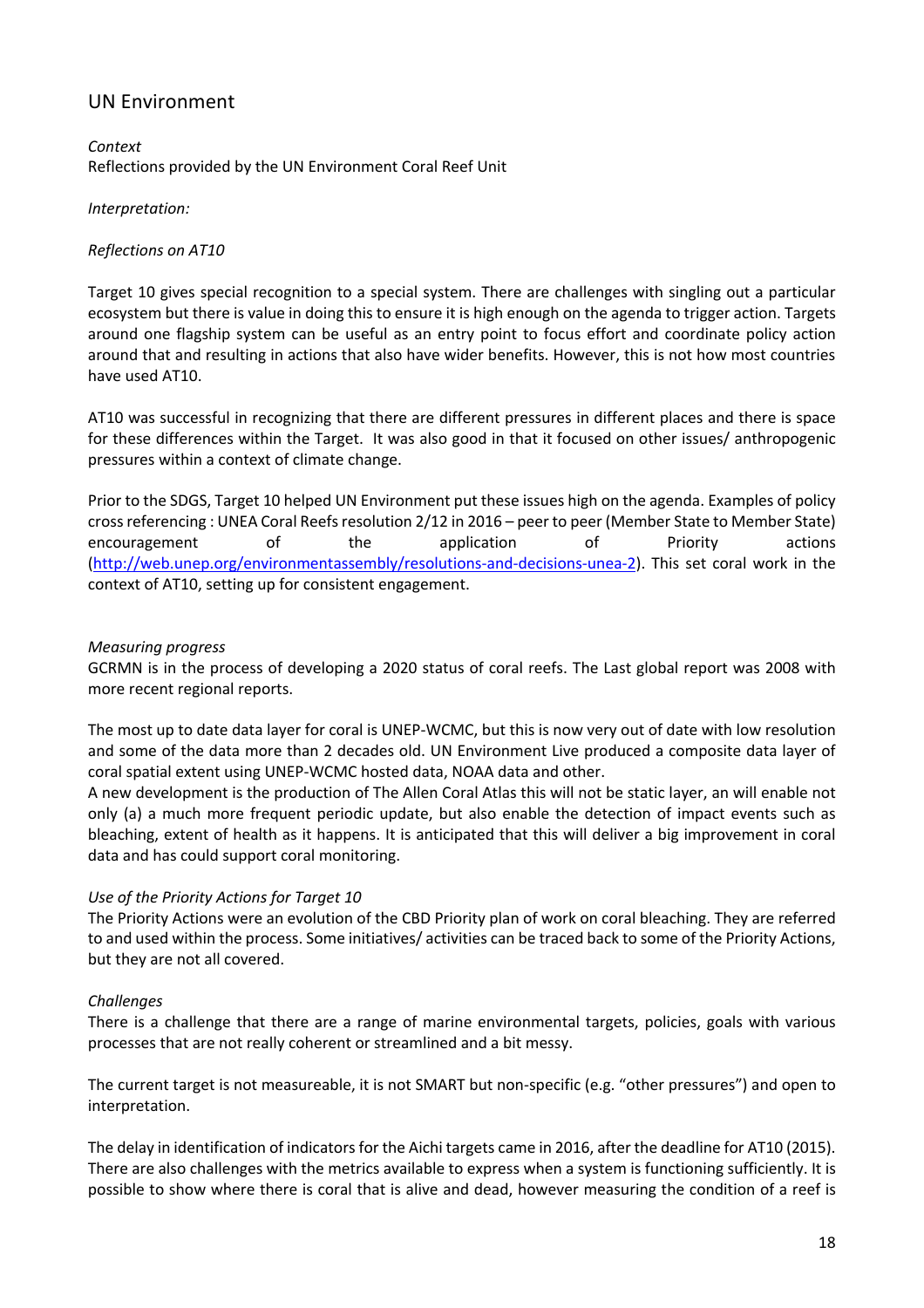difficult. It is important to consider what it means to have healthy reef – why is it important, how can this be expressed in terms of what it's footprint in GDP is, what % of jobs relate to these ecosystems? Our understanding needs to go beyond economic services – not just a total economic value, but also the role of coral reefs and vulnerable ecosystems in the economy and society. How can a business case be built? What does it mean if the ecosystem is functioning well and what does it mean if it is lost? How could the situation be changed?

#### *Beyond 2020*

 

A continued focused attention on coral reefs is still needed in the future. UNEnvironment is aware there is a post 2020 framework being developed and will be working with partners on this. It is seen as a 3 pronged approach with 3 main result areas (1) Policy commitment; (2) finance (3) Information, awareness and outreach – seen as 3 corners to a triangle and all connected with interdependencies between each corner if they are to succeed.

UN Environment Assembly Resolution 2/1218 provides direction for coral reef policy and management in the context of Agenda 2030. There are global and regional policy instruments and commitments related to coral reefs. UNEnvironment is supporting work around the Post-Aichi framework, but do not have an explicit position with regards to a coral reef target.

The UNEA 3 in 2019 will consider an analysis of global and regional policy instruments and governance mechanisms related to the protection and sustainable management of coral reefs (UNEA Res 2/12). This will be useful to consider in the light of a post 2020 framework.

<sup>18</sup> https://www.icriforum.org/news/2016/10/resolution-212-sustainable-coral-reefs-managementunea-2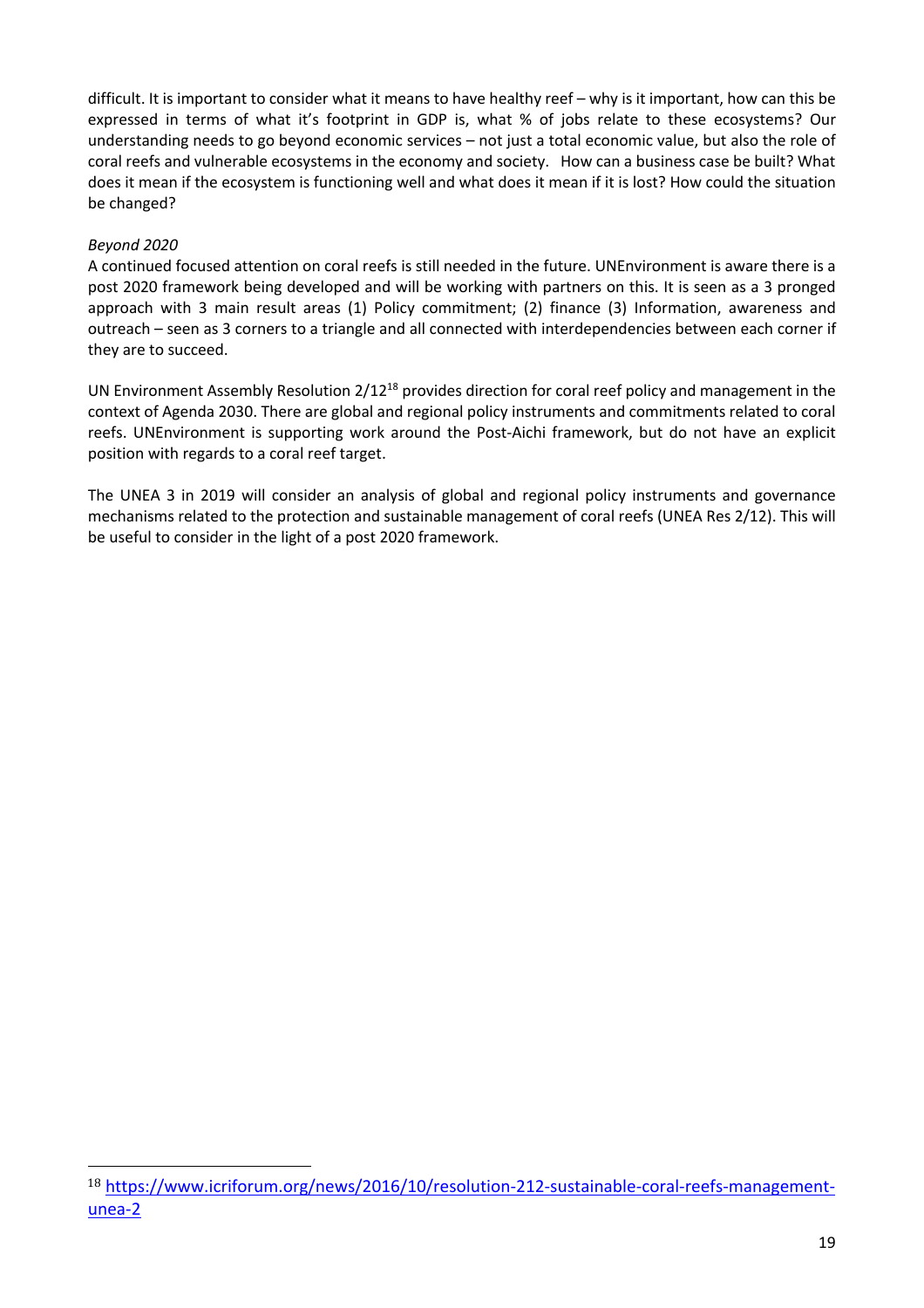# The Nature Conservancy (TNC)

*Context*

*Interpretation:*

## *Reflections on AT10*

At Aichi, a coral reef target was necessary, there was an awareness of the crisis facing coral reefs and a need to address this, however the resulting target was different in nature to the other Aichi targets. It did not have a numerical metric and it was not very clear how countries would be able to address it. It was felt that the absence of indicators until late in the process was also a hindrance to the progress made against this target.

Thistarget was not able to change behaviours and countries did not seem to talk about it very much.

Targets do however have a role. In the cases of small Island States, for example in the Pacific where there were already national or regional mechanisms in place that set ambitious targets (e.g. Micronesian Challenge) the global targets have enabled these countries or regions to make visible their contributions at a global scale. So whilst AT10 may not have instigated actions, it may have helped to elevate regional/ national actions. Targets have also helped to instigate funding mechanisms through influencing funding streams. In the Caribbean ATs are used as justification for setting of GEF priority projects and catalyzing the Caribbean regional action plan for coral reefs. As a whole Aichi Targets have driven funding streams and has been critical for driving biodiversity funding, especially in Europe.

## *Measuring progress*

Indicator development is improving. It would be interesting to look at whether the indicators for AT10 are functional and sufficient to the task – are they able to provide a policy feedback loop. The success/ failure of how useful a target can be (not in how successful a target is in reaching the target) lies in whether there is a functioning feedback loop to show if there is a response to an action two examples where this feedback loop exists are the financial commitments target and Protected Areas (AT11). Advice: look to the Biodiversity Indicator Partnership to see if there is an evaluation on indicator performance.

## *Use of the Priority Actions for Target 10*

There was no awareness of the Priority Actions being mentioned in discussions with countries, and TNC have not used them directly. It was also noted that the priority actions were only available midway through the 2011-2020 Strategic Action Plan for Biodiversity implementation process in 2014 and only one year before the AT 10 2015 deadline.

## *Challenges*

The main challenges of AT 10 is that it is less specific and less tractable and not wholly within the prevue of those that manage environmental issues. Many of the actions required to address the anthropogenic pressures alluded to in the text of AT10 are not within the power of environment ministries with respect to enforcement or influence. This holds true for other targets as well.

#### *Beyond 2020*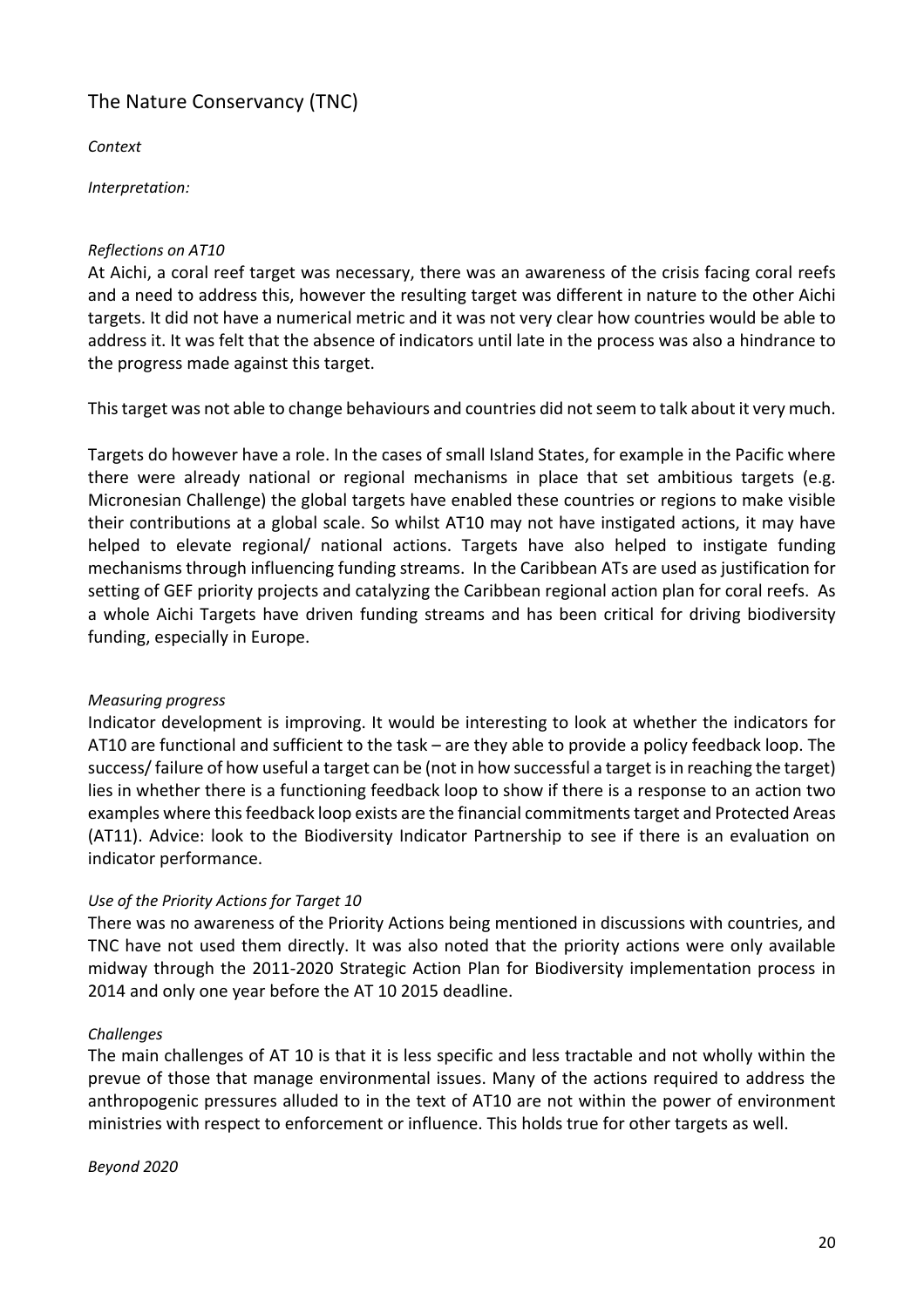TNC are developing a response to the CBD regarding views on the post 2020 framework. There are different approaches being considered. One approach could be to have an all encompassing marine target that is holistic in its approach, which could then enable attention to be given to other marine ecosystems, including coral reefs.

Corals are part of a wider ecosystem and warrant being singled out – but within the broader marine context. The point was emphasized that **a holistic view of coral reefs within their ecosystems needed to be stronger in the next generation of targets**, including needing to

- Draw the correlation with other work areas/ conventions where there needs to be an alignment of effort (e.g. Cartagena Convention – land based sources)
- Ensure a holistic management view such as the Ridge to Reef management approach
- Move away from sector based/ siloed management

It was considered that targets that were more successful were specific in what it was they were asking for and how that could be tackled. However there was a discussion around the tensions between being "specific and measureable" vs taking a "system management" perspective. Whilst it is clear that the CBD takes an ecosystem approach, from an environmental governance perspective it is important to have an enforceable and clear target with clear indicators that link together. It was suggested that it may be better to be specific in the text, rather than too broad and general resulting in text that is not easily implemented or measured. As an example, if there was a general headline target, it would then need to have clear elements within it.

## *Technology and innovation*

A number of innovations were identified with respect to coral reef monitoring and management:

- Drone technology is starting to be used for mapping and is effective at covering large areas. There is however a challenge in maintaining drones in tropical climates – there is also a challenge with capacity for maintaining them and for their effective use.
- Work on-going to improve use of remote sensing for mapping coral reefs there are big improvements taking place although previous challenges of reflectivity, classification and cloud cover in tropical coastal areas still exist. Also there is a need for regular flights. Big challenge though is in ensuring the usefulness of any products that are delivered. Capacity must be built with the intended user community. Dialogue with local stakeholders is needed from planning through to implementation to ensure engagement and local relevance so the product can actually be useful in a management context.
- There is an area of innovation relating to the technology for improving the efficiency of growing corals (e.g. fragmentation techniques) and research regarding **super coral for the future** work that was being been led by Ruth Gates. http://gatescorallab.com
- **Active intervention** Natural Institute of Sciences (?) Resilience in corals
- Working alongside engineers to look at insurance of reefs for coastal protection, modeling risk reduction capacity with the view to develop financial products/ financial mechanisms to support coral reef conservation - critical in building the financial case for coral reef conservation.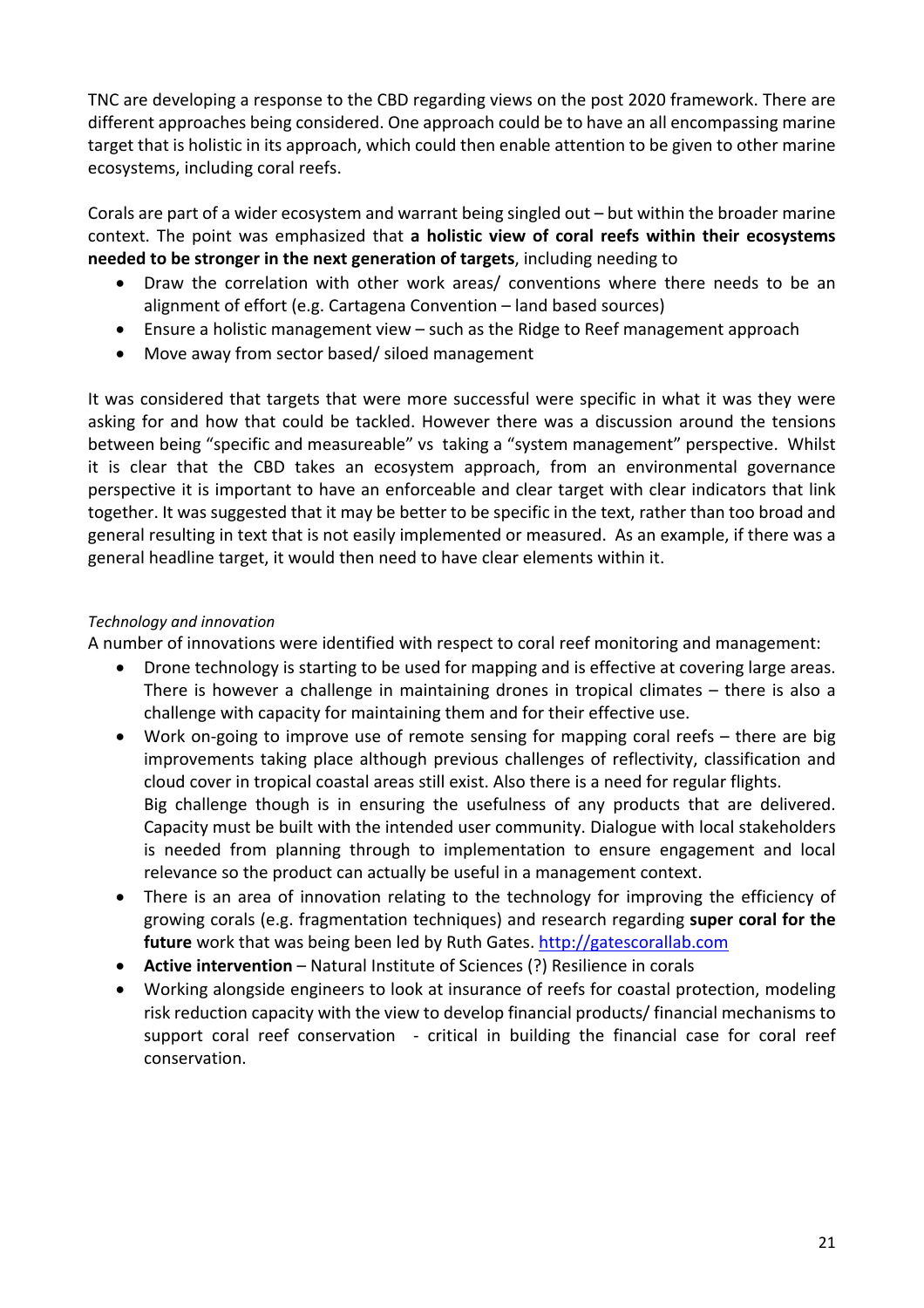# CORDIO Director /IUCN SSC Coral Specialist Group Chair

## *Context*

*Interpretation:*

## *Reflections on AT10*

According to assessments, including the GBO4, T10 is the worst in terms of implementation and progress . The difficulty is that it is about multiple stressors and the need to reduce these multiple stressors, which is a huge challenge for countries as they relate to Population size, economic growth (Both increasing) as well as climate change – there is too much reliance on understanding cause and effect.

The target does not directly address climate change, recognizing that there is a Convention on that - so climate change is not the focus but ecosystem state is. It is important, but difficult to achieve. The primary target (that coral reefs and other ecosystems vulnerable to climate change and ocean acidification continue to function) cannot be addressed unless these multiple stressors are reduced.

Whilst there are many activities that are being done that address aspects of T10, it is not apparent that countries are using T10 to instigate action. This could be because as a target it is difficult to work with, and it is not easy to show improvement in response to reducing stressors or increasing resiliance against T10 within the deadlines set.

If one is trying to do a risk assessment on which target to focus on and where to focus effort given limited resources, then AT10 is the worst target to tackle as progress towards the target requires change in other things that are out of control that still affect outcomes.

#### *Measuring progress*

Current indicator suit relating to AT10 needs more work. It is important to note that the indicators relating to the target came late in the process (Agreed in the CBD decision XIII/28 in 2016).

There is an on going initiative to re-organise the GCRMN system as a mechanism to support regional/ global reporting against coral related targets. The aim is to increase access to data providers and data users through online systems and increase provision of data by enabling online data calls.

There is also a proposal to bring in the essential biodiversity/ ocean variables concept being applied through GOOS and GEOBON would be able to support reporting to multiple targets

- o Proposal for EOV on live coral cover, fleshy algae, fish biomass and abundance.
- $\circ$  Also supporting SDG 14 (14.5/14.2)

In addition there is a 2020 red listing process also going on for coral species and coral reef ecosystems.

Together these initiatives would result in a common framework for reporting and a global database process. The technology now exists to support these aspirations – but it is a matter of coordination and organisation

*Use of the Priority Actions for Target 10*

*Challenges*

*Beyond 2020*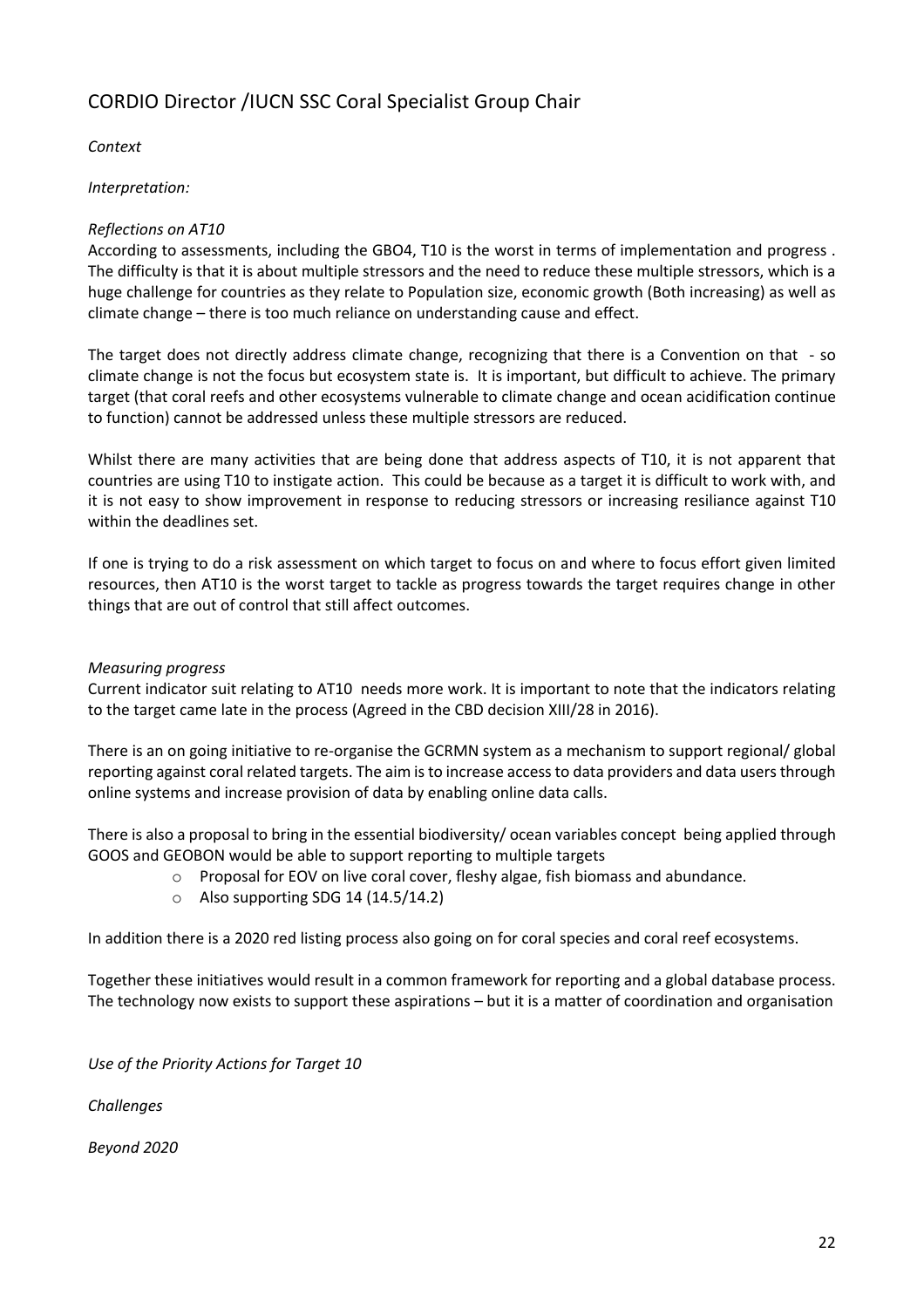Coral reefs have a flagship role in people's awareness. If a target is too general then it loses its impact/ focus. The plight of coral reefs and projected continued and rapid decline or disappearance by the mid/ end of the century features in several major assessments (e.g. the interim IPCC 1.5 report);

A coral reef target could be useful in a post 2020 framework to provide focus, a wake up call. This wake up call would be less effective if the target it is too general.

A post 2020 target should be SMART, it should apply the DIPSR approach to be able to detect change in pressures and change in status. Indicators need to be disaggregated and track trends.

There are better ways to trigger change to achieve the aspirations of this target. Some ideas include:

- o Red list of species
- o Red list of ecosystems
- o Coral reef essential biodiversity/ ocean variables (EBV/EOV)

There is definitely a need to explore the role of new technologies/ capacities to help with (a) supporting monitoring and assessment (b) awareness and communication in the context of a post 2020 framework. There are exciting developments in technology/ image capture however with some caution. It is important to ensure that the data or information captured is useful or usable to support countries in responding to their national needs and international commitments. It is also important that technologies should complement and not replace MPA managers, or on the ground knowledge and expertise; It is important that the people that know the site and are actually looking in the water regularly are empowered. Consistency of an onsite MPA manager is important for ensuring success, there is a risk of losing this to temporary external teams, who do not have a long-term understanding of the area in question. It needs to be" both and" with technology solutions to support/ be combined with expert monitoring.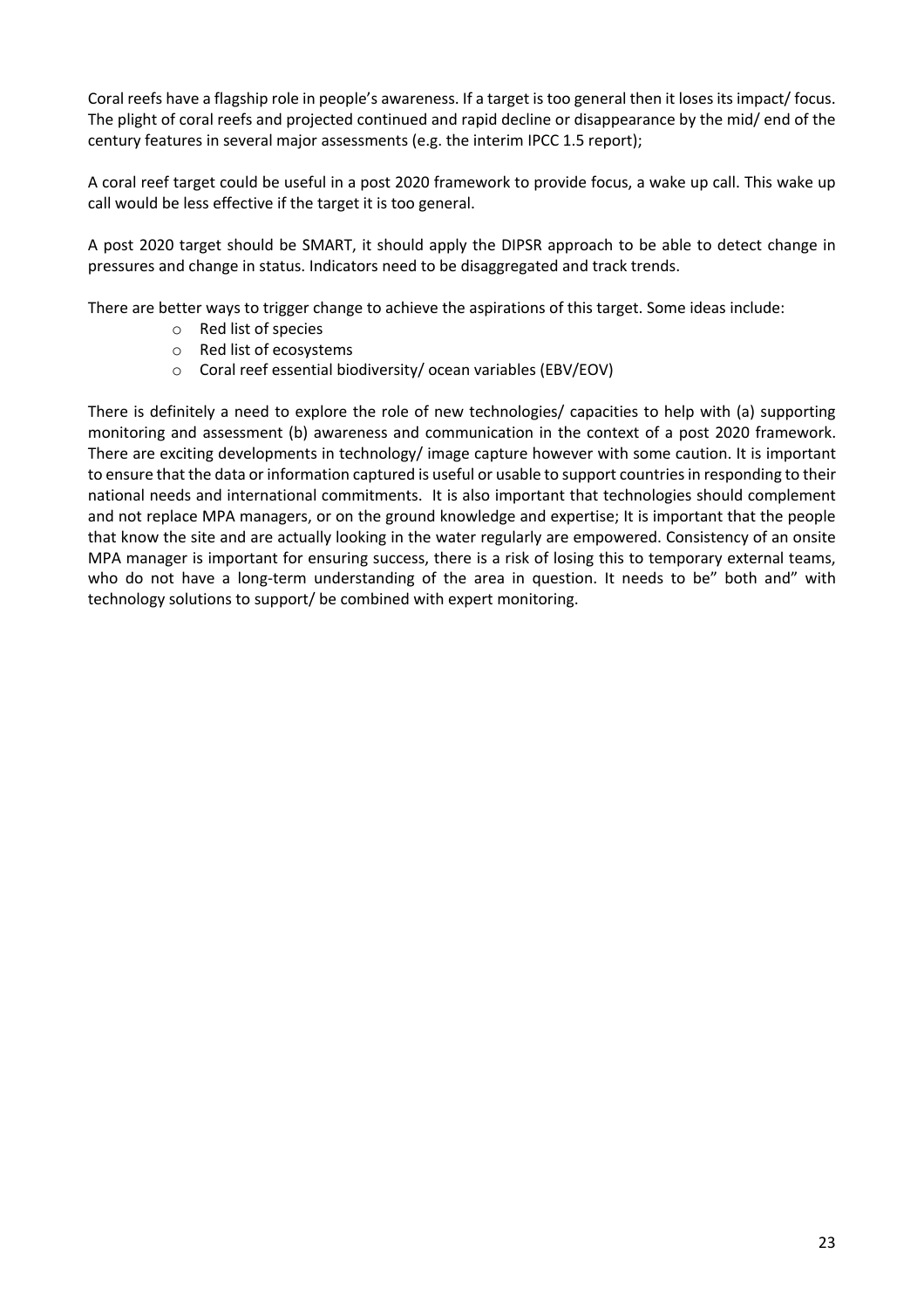# WWF

*Context*

*Interpretation:*

## *Reflections on AT10*

There was experience of a country level reality that AT10 drifted past its 2015 deadline with out being noticed. Although AT10 was important, it was not very tangible and so the focus was instead on other targets – e.g. AT6 and AT11 which were seen to be more directly relevant to food security. Even in this case the dominant focus has been on AT11, and less on the connection with AT6, although AT11 cannot be achieved without progress with AT6.

It was noted that coral reefs cannot be addressed in isolation, but must be considered with closely associate ecosystems, another reason why perhaps AT11 was seen as a more holistic approach. None of the Aichi Targets were meant to be dealt with alone and in isolation, but rather together as linked targets, or considered more as a suite. Driver targets and the "goal C" targets need to be looked at together.

Despite the fact that AT10 is not tangible, and the aim to "minimize anthropogenic pressure" not quantifiable, AT10 has been of value in advocacy work to build understanding in the importance of understanding cumulative effects as well as the role of tools such as Strategic impact assessment and EIA.

The delay in the development of associated guidance to support AT10 could have hindered progress in implementation. The Priority Actions were only available in 2014, and then in 2016 came the Voluntary specific work plan on biodiversity in cold water areas within the jurisdictional scope of the Convention (Decision XIII/11 https://www.cbd.int/doc/decisions/cop-13/cop-13-dec-11-en.pdf) - starts to be relevant to ecosystems that are >200m deep.

The Voluntary specific work plan (XIII/11) encourages Parties to undertake actions, such as the identification of refugia sites, which is also relevant to shallow, warm water coral reefs, although needs more scientific work to identify these sites. There is also a link to the EBSA process as a process to identify sites of particular significance.

*Measuring progress*

*Use of the Priority Actions for Target 10*

*Challenges*

*Beyond 2020*

It is hoped that the next generation of targets will make clear links to tools such as EBSAs, EIAs, SEA (including with the application of the CBD Revised Voluntary Guidelines for the consideration of Biodiversity in Environmental Impact Assessments and Strategic Environmental Assessments in Marine and Coastal Areas (UNEP/CBD/COP/11/23), adopted by COP 11 in 2012 (CBD Decision XI/18).

There is a larger narrative that needs to take place, beyond just looking target by target to see what must happen next. A shift or transformation is needed to address the impact of multiple stressors and drivers. A shift that will require, amongst other things, sustainable financing mechanisms, creation of appropriate incentives, a broader strategy within a more cohesive framework.